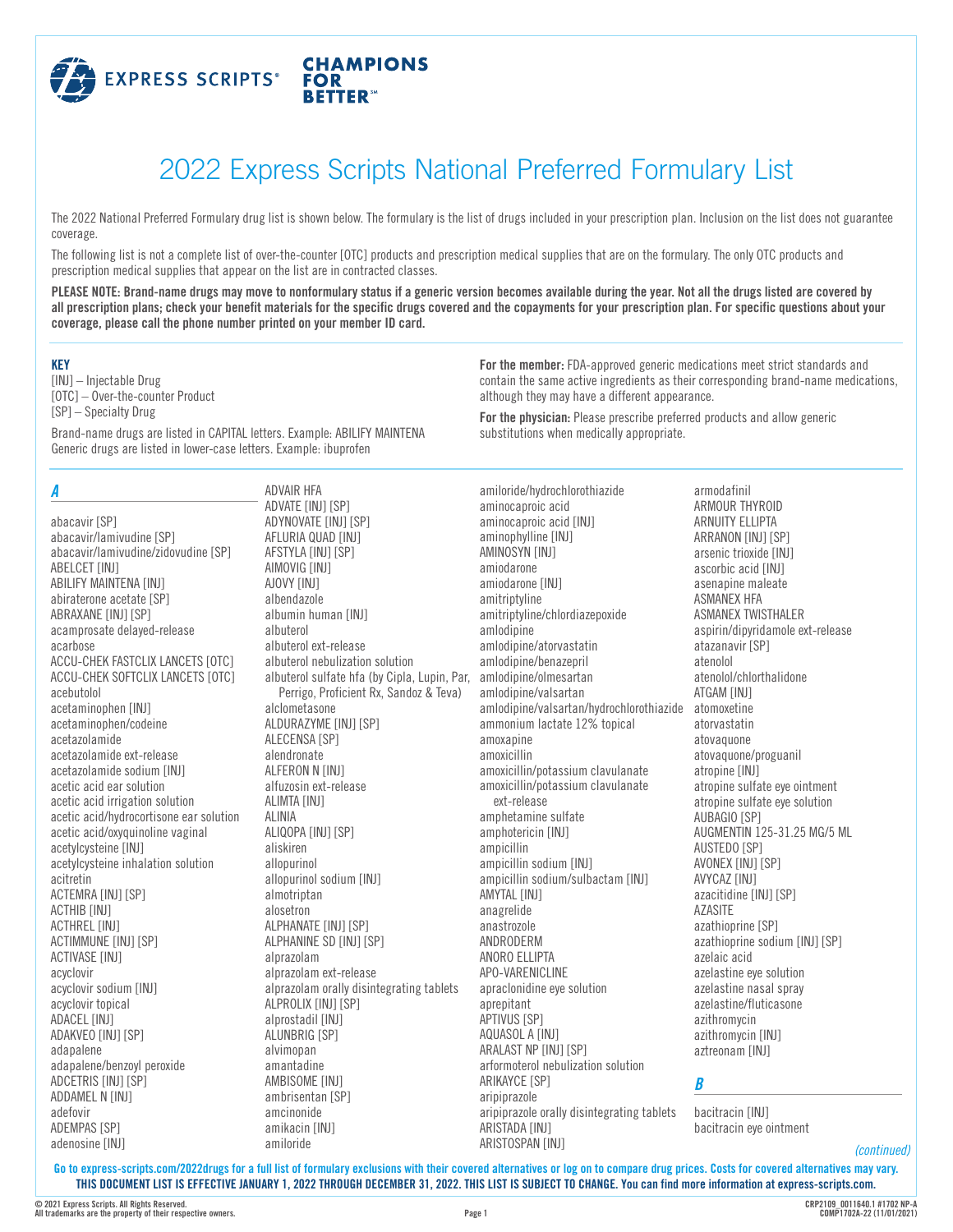bacitracin/polymyxin eye ointment baclofen baclofen [INJ] BAFIERTAM [SP] BAL IN OIL [INJ] balanced salt eye irrigation solution balsalazide **BALVERSA [SP]** BAQSIMI BARACLUDE SOLUTION BAVENCIO [INJ] [SP] BAXDELA BAXDELA [INJ] b-complex [INJ] BD AUTOSHIELD DUO NEEDLES [OTC] BD NANO 2ND GEN PEN NEEDLES BD ULTRAFINE INSULIN SYRINGES [OTC] BD ULTRAFINE PEN NEEDLES [OTC] BELBUCA benazepril benazepril/hydrochlorothiazide BENDEKA [INJ] [SP] BENEFIX [INJ] [SP] BENLYSTA [INJ] [SP] BENZNIDAZOLE benzonatate benzoyl peroxide benzphetamine benztropine benztropine [INJ] bepotastine eye solution BESPONSA [INJ] [SP] betamethasone acetate/betamethasone sodium phosphate [INJ] betamethasone dipropionate betamethasone dipropionate augmented betamethasone valerate BETASERON [INJ] [SP] betaxolol betaxolol eye solution bethanechol BEVESPI AEROSPHERE bexarotene [SP] BEXSERO [INJ] bicalutamide BICILLIN C-R [INJ] BICILLIN L-A [INJ] BIKTARVY [SP] bimatoprost eye solution biolon [INJ] BIOTHRAX [INJ] bisoprolol bisoprolol/hydrochlorothiazide bivalirudin [INJ] bleomycin [INJ] BLINCYTO [INJ] [SP] BOOSTRIX [INJ] bosentan [SP] BOSULIF [SP] BOTOX [INJ] [SP] BREO ELLIPTA bretylium tosylate [INJ] BREVITAL [INJ] BREZTRI AEROSPHERE BRILINTA brimonidine eye solution BRINEURA [INJ] [SP] brinzolamide eye solution bromfenac eye solution bromocriptine

brompheniramine/pseudoephedrine/ codeine brompheniramine/pseudoephedrine/ dextromethorphan budesonide ext-release budesonide nebulization suspension bumetanide bumetanide [INJ] bupivacaine [INJ] bupivacaine/epinephrine [INJ] buprenorphine buprenorphine [INJ] buprenorphine patches buprenorphine/naloxone bupropion bupropion ext-release bupropion ext-release (smoking deterrent) cefoxitin [INJ] buspirone busulfan [INJ] butalbital/acetaminophen butalbital/acetaminophen/caffeine butalbital/acetaminophen/caffeine/ codeine butalbital/aspirin/caffeine butalbital/aspirin/caffeine/codeine butorphanol [INJ] butorphanol nasal BYDUREON [INJ] BYETTA [INJ]

### *C*

cabergoline CABLIVI [INJ] [SP] CABOMETYX [SP] caffeine citrated caffeine citrated [INJ] caffeine/sodium benzoate [INJ] calcipotriene calcipotriene/betamethasone dipropionate chloroprocaine hcl [INJ] calcitonin salmon nasal calcitriol calcitriol [INJ] calcitriol ointment calcium acetate calcium chloride [INJ] CALCIUM DISODIUM VERSENATE [INJ] calcium gluconate [INJ] CALDOLOR VIALS [INJ] CALQUENCE [SP] candesartan candesartan/hydrochlorothiazide CAPASTAT SULFATE [INJ] capecitabine [SP] CAPRELSA [SP] captopril captopril/hydrochlorothiazide carbachol [INJ] CARBAGLU [SP] carbamazepine carbamazepine ext-release carbidopa carbidopa/levodopa carbidopa/levodopa ext-release carbidopa/levodopa orally disintegrating tablets carbidopa/levodopa/entacapone carbinoxamine carboplatin [INJ] carmustine [INJ] carteolol eye solution

carvedilol carvedilol phosphate ext-release caspofungin [INJ] CATHFLO ACTIVASE [INJ] CAVERJECT [INJ] CAYSTON [SP] cefaclor cefaclor ext-release cefadroxil cefazolin [INJ] cefdinir cefditoren cefepime [INJ] cefixime cefotaxime [INJ] cefotetan [INJ] cefpodoxime cefprozil ceftazidime [INJ] CEFTAZIDIME/DEXTROSE [INJ] ceftriaxone [INJ] cefuroxime axetil cefuroxime sodium [INJ] celecoxib CELONTIN cephalexin CEPROTIN [INJ] [SP] CERDELGA [SP] CEREZYME [INJ] [SP] cetirizine syrup CETROTIDE [INJ] [SP] cevimeline CHEMET CHENODAL [SP] chloramphenicol [INJ] chlordiazepoxide chlordiazepoxide/clidinium chlorhexidine gluconate chloroquine chlorothiazide sodium [INJ] chlorpromazine chlorpromazine [INJ] chlorthalidone chlorzoxazone CHOLBAM [SP] cholestyramine cholestyramine light choline salicylate/magnesium salicylate chromium chloride [INJ] ciclopirox ciclopirox shampoo cidofovir [INJ] cilostazol CIMDUO [SP] cimetidine cinacalcet CINRYZE [INJ] [SP] CINVANTI [INJ] ciprofloxacin ciprofloxacin [INJ] ciprofloxacin ear solution ciprofloxacin eye solution ciprofloxacin/dexamethasone ear suspension cisplatin [INJ] citalopram citric acid/sodium citrate cladribine [INJ] clarithromycin

clarithromycin ext-release clemastine clindamycin hcl clindamycin palmitate clindamycin phosphate [INJ] clindamycin phosphate topical clindamycin phosphate vaginal clindamycin phosphate/benzoyl peroxide clindamycin phosphate/tretinoin CLINIMIX [INJ] CLINIMIX E [INJ] clobazam clobetasol propionate clobetasol propionate shampoo clobetasol propionate/emollient clofarabine [INJ] clomiphene citrate clomipramine clonazepam clonazepam orally disintegrating tablets clonidine clonidine [INJ] clonidine ext-release clonidine patches clopidogrel clorazepate clotrimazole topical clotrimazole troche clotrimazole/betamethasone dipropionate clozapine clozapine orally disintegrating tablets COAGADEX [INJ] [SP] COARTEM codeine sulfate colchicine tablets colchicine/probenecid colesevelam hcl colestipol colistimethate [INJ] COMBIPATCH COMBIVENT RESPIMAT COMETRIQ [SP] copper chloride [INJ] CORIFACT [INJ] [SP] cosyntropin [INJ] COTELLIC [SP] CREON CRESEMBA CRESEMBA [INJ] CRIXIVAN [SP] CROFAB [INJ] cromolyn sodium eye solution cromolyn sodium nebulization solution cromolyn sodium oral solution crotamiton CRYSVITA [INJ] [SP] cyanocobalamin [INJ] cyclobenzaprine cyclobenzaprine ext-release cyclopentolate eye solution cyclophosphamide [INJ] cyclophosphamide capsules cyclosporine [INJ] [SP] cyclosporine [SP] cyclosporine modified [SP] cyproheptadine CYRAMZA [INJ] [SP] CYSTADANE [SP] CYSTAGON [SP] CYSTARAN [SP]

**Go to [express-scripts.com/2022drugs](https://express-scripts.com/2022drugs) for a full list of formulary exclusions with their covered alternatives or log on to compare drug prices. Costs for covered alternatives may vary. THIS DOCUMENT LIST IS EFFECTIVE JANUARY 1, 2022 THROUGH DECEMBER 31, 2022. THIS LIST IS SUBJECT TO CHANGE. You can find more information at [express-scripts.com](https://express-scripts.com).**

cytarabine [INJ]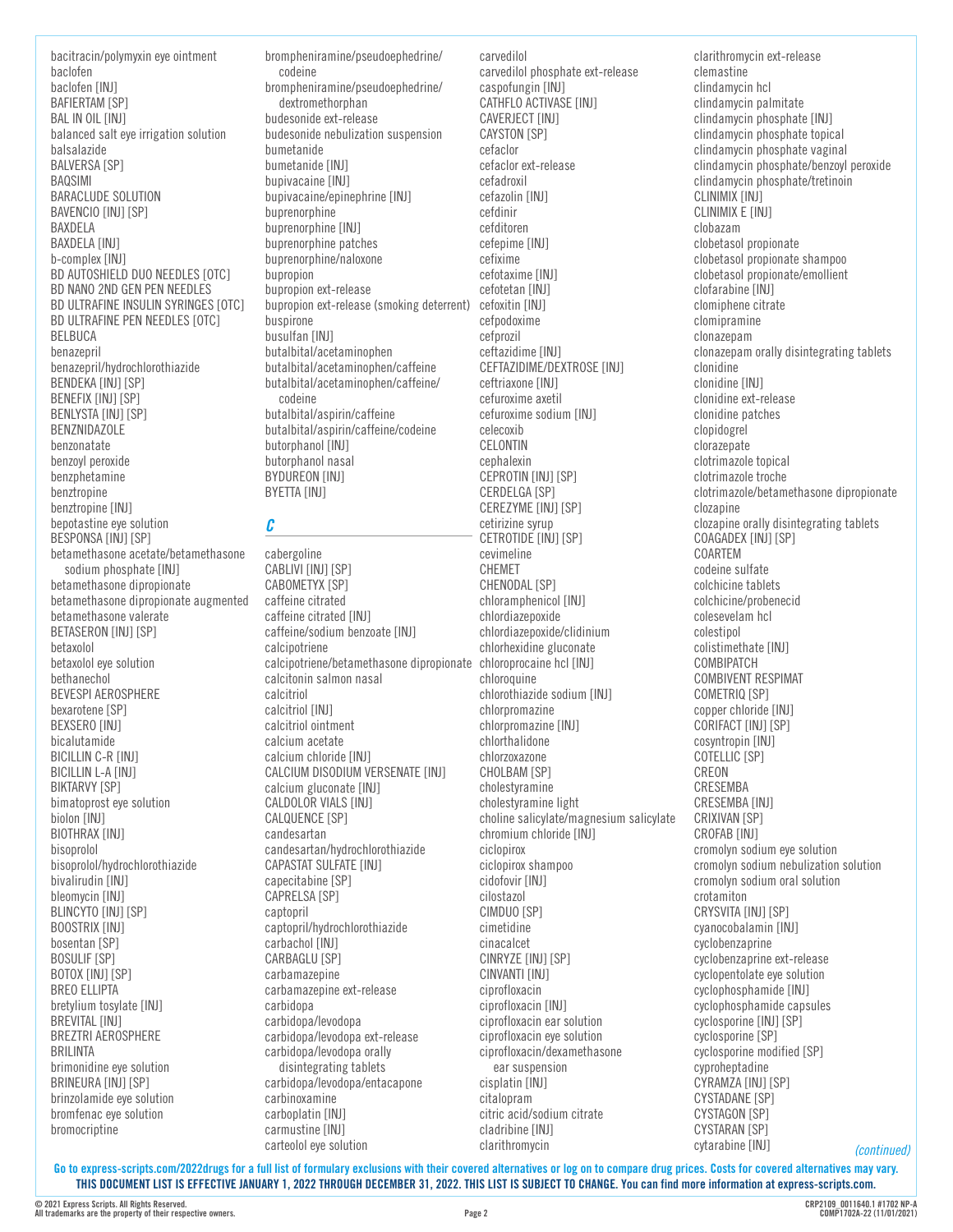CYTOGAM [INJ] [SP]

#### *D*

dacarbazine [INJ] dactinomycin [INJ] dalfampridine ext-release [SP] DALVANCE [INJ] danazol dantrolene dantrolene [INJ] dapsone dapsone topical DAPTACEL [INJ] daptomycin [INJ] darifenacin ext-release DARZALEX [INJ] [SP] daunorubicin [INJ] DAYTRANA DDAVP RHINAL SOLUTION decitabine [INJ] [SP] deferasirox [SP] deferiprone [SP] deferoxamine [INJ] delflex with dextrose [INJ] demeclocycline DEPO-ESTRADIOL [INJ] DESCOVY [SP] desipramine desloratadine desloratadine orally disintegrating tablets DOCEFREZ [INJ] desmopressin acetate desmopressin acetate [INJ] [SP] desmopressin nasal desonide desoximetasone desvenlafaxine succinate ext-release dexamethasone dexamethasone sodium phosphate [INJ] dexamethasone sodium phosphate eye solution dexchlorpheniramine DEXCOM RECEIVER, SENSOR, **TRANSMITTER** dexmedetomidine [INJ] dexmethylphenidate dexmethylphenidate ext-release dexrazoxane [INJ] dextran/dextrose [INJ] dextran/normal saline [INJ] dextroamphetamine dextroamphetamine ext-release dextroamphetamine/amphetamine dextroamphetamine/amphetamine ext-release dextrose/lactated ringers [INJ] dextrose/sodium chloride [INJ] dextrose/water [INJ] DIACOMIT [SP] diazepam diazepam [INJ] diazepam rectal gel diazoxide diclofenac eye solution diclofenac potassium diclofenac sodium delayed-release diclofenac sodium ext-release diclofenac sodium gel diclofenac sodium topical solution diclofenac sodium/misoprostol ext-release EDURANT [SP]

dicyclomine dicyclomine [INJ] didanosine delayed-release [SP] diethylpropion diethylpropion ext-release diflorasone diflorasone/emollient diflunisal difluprednate eye solution digoxin digoxin [INJ] dihydrocodeine/acetaminophen/caffeine dihydroergotamine [INJ] dihydroergotamine nasal DILANTIN 30 MG CAPSULES DILATRATE-SR diltiazem diltiazem [INJ] diltiazem ext-release dimenhydrinate [INJ] dimethyl fumarate [SP] diphenhydramine diphenhydramine [INJ] diphenoxylate/atropine DIPHTHERIA-TETANUS TOXOIDS-PED [INJ] dipyridamole disulfiram divalproex delayed-release divalproex ext-release dobutamine [INJ] docetaxel [INJ] dofetilide donepezil donepezil orally disintegrating tablets dopamine [INJ] DOPTELET [SP] dorzolamide eye solution dorzolamide/timolol eye solution DOVATO [SP] doxazosin doxepin doxepin cream doxercalciferol doxercalciferol [INJ] doxorubicin [INJ] doxorubicin/liposomal [INJ] doxycycline hyclate doxycycline hyclate [INJ] doxycycline hyclate delayed-release doxycycline monohydrate doxylamine succinate/vit b6 D-PENAMINE dronabinol droperidol [INJ] DROPLET GENTEEL LANCING DEVICE [OTC] ergoloid mesylates DROPLET LANCETS [OTC] DROXIA DUAVEE DULERA duloxetine delayed-release DUPIXENT [INJ] [SP] dutasteride dutasteride/tamsulosin ext-release DYANAVEL XR *E*

econazole efavirenz [SP]

efavirenz/emtricitabine/ tenofovir disoproxil fumarate [SP] efavirenz/lamivudine/ tenofovir disoproxil fumarate [SP] EGRIFTA SV [INJ] [SP] ELAPRASE [INJ] [SP] electrolyte-48 solution/dextrose [INJ] eletriptan ELIGARD [INJ] [SP] ELIQUIS ELITEK [INJ] ELMIRON ELOCTATE [INJ] [SP] ELZONRIS [INJ] [SP] EMCYT EMGALITY [INJ] EMPAVELI [INJ] [SP] emtricitabine [SP] emtricitabine/ tenofovir disoproxil fumarate [SP] EMTRIVA SOLUTION [SP] EMVERM enalapril enalapril/hydrochlorothiazide enalaprilat [INJ] ENBREL [INJ] [SP] ENDOMETRIN [SP] ENGERIX-B [INJ] enoxaparin [INJ] [SP] ENSPRYNG [INJ] [SP] ENSTILAR entacapone entecavir ENTRESTO ENTYVIO [INJ] [SP] EPCLUSA [SP] ephedrine [INJ] EPIDIOLEX [SP] epinastine eye solution epinephrine auto-injector (by Mylan, Teva) [INJ] epinephrine nasal epinephrine vials, ampules, syringes [INJ] epinephrine/dextrose [INJ] epinephrine/nacl [INJ] EPIPEN, EPIPEN JR [INJ] epirubicin [INJ] EPIVIR HBV SOLUTION eplerenone epoprostenol [INJ] [SP] eprosartan eptifibatide [INJ] ERAXIS [INJ] ERBITUX [INJ] [SP] ergocalciferol ergotamine tartrate/caffeine ergotamine tartrate/caffeine suppositories FASENRA [INJ] [SP] ERIVEDGE [SP] ERLEADA [SP] erlotinib [SP] ertapenem [INJ] ERYTHROCIN [INJ] erythromycin erythromycin delayed-release erythromycin ethylsuccinate erythromycin eye ointment

escitalopram esmolol [INJ] esomeprazole magnesium delayed-release esomeprazole sodium [INJ] ESPEROCT [INJ] [SP] estazolam esterified estrogens/methyltestosterone estradiol estradiol cream estradiol patches estradiol vaginal inserts estradiol valerate [INJ] estradiol/norethindrone acetate eszopiclone ethacrynate [INJ] ethacrynic acid ethambutol ETHAMOLIN [INJ] ethinyl estradiol/desogestrel ethinyl estradiol/drospirenone ethinyl estradiol/drospirenone/ levomefolate ethinyl estradiol/ethynodiol ethinyl estradiol/etonogestrel vaginal ring ethinyl estradiol/levonorgestrel ethinyl estradiol/norelgestromin patches ethinyl estradiol/norethindrone ethinyl estradiol/norethindrone acetate ethinyl estradiol/norethindrone/iron ethinyl estradiol/norgestimate ethinyl estradiol/norgestrel ethosuximide ethyl alcohol [INJ] etidronate etodolac etodolac ext-release etomidate [INJ] ETOPOPHOS [INJ] etoposide etoposide [INJ] etravirine [SP] EUFLEXXA [INJ] [SP] everolimus [SP] exemestane EXTRANEAL ICODEXTRIN DIALYSIS SOLUTION [INJ] EYLEA [INJ] [SP] ezetimibe ezetimibe/simvastatin

### *F*

FABRAZYME [INJ] [SP] famciclovir famotidine famotidine [INJ] FARXIGA febuxostat FEIBA NF [INJ] [SP] felbamate felodipine ext-release fenofibrate fenofibrate micronized fenofibric acid fenofibric acid delayed-release fenoprofen fentanyl citrate [INJ] fentanyl citrate lozenges fentanyl patches FERRIPROX [SP]

**Go to [express-scripts.com/2022drugs](https://express-scripts.com/2022drugs) for a full list of formulary exclusions with their covered alternatives or log on to compare drug prices. Costs for covered alternatives may vary. THIS DOCUMENT LIST IS EFFECTIVE JANUARY 1, 2022 THROUGH DECEMBER 31, 2022. THIS LIST IS SUBJECT TO CHANGE. You can find more information at [express-scripts.com](https://express-scripts.com).**

erythromycin stearate erythromycin topical erythromycin/benzoyl peroxide

ESBRIET [SP]

dicloxacillin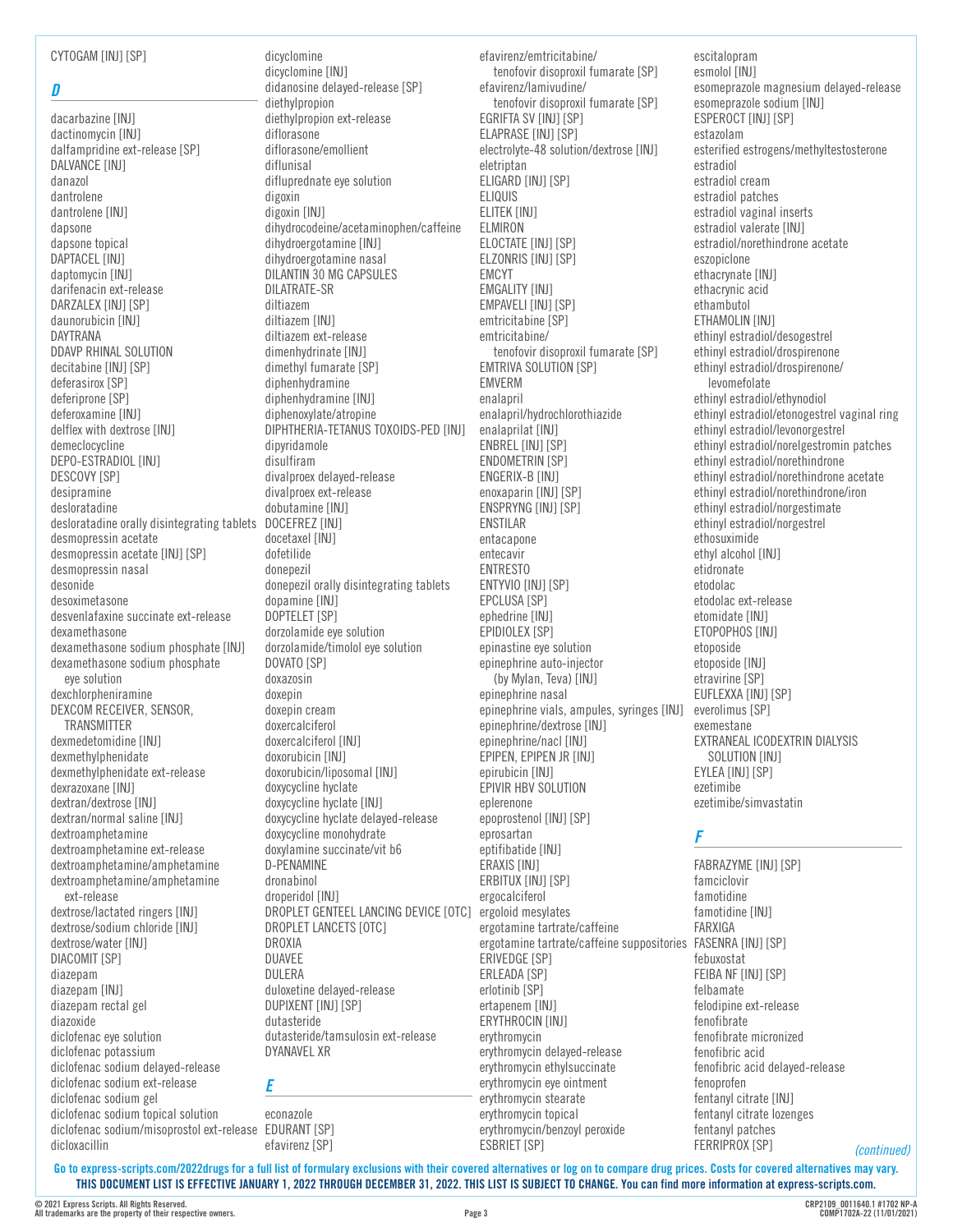ferumoxytol [INJ] FETZIMA FINACEA FOAM finasteride FIRMAGON [INJ] [SP] flavoxate flecainide FLECTOR FLOLAN [INJ] [SP] FLOVENT DISKUS FLOVENT HFA floxuridine [INJ] **FLUAD [INJ]** FLUAD QUAD [INJ] FLUARIX QUAD [INJ] FLUBLOK QUAD [INJ] FLUCELVAX QUAD [INJ] fluconazole fluconazole [INJ] flucytosine fludarabine [INJ] fludrocortisone acetate FLULAVAL QUAD [INJ] flumazenil [INJ] flunisolide nasal spray fluocinolone fluocinolone acetonide oil ear solution fluocinonide fluocinonide/emollient fluorometholone eye suspension fluorouracil fluorouracil [INJ] fluoxetine fluoxetine delayed-release fluphenazine decanoate [INJ] fluphenazine hcl fluphenazine hcl [INJ] flurandrenolide flurazepam flurbiprofen flurbiprofen sodium eve solution flutamide fluticasone nasal spray fluticasone topical fluticasone/salmeterol powder inhaler fluvastatin fluvastatin ext-release fluvoxamine fluvoxamine ext-release FLUZONE HIGH-DOSE QUAD [INJ] FLUZONE QUAD [INJ] folic acid folic acid [INJ] FOLOTYN [INJ] [SP] fomepizole [INJ] fondaparinux [INJ] [SP] formoterol nebulization solution FORTEO [INJ] [SP] fosamprenavir [SP] fosaprepitant [INJ] foscarnet [INJ] fosfomycin sashet fosinopril fosinopril/hydrochlorothiazide fosphenytoin [INJ] FRAGMIN [INJ] [SP] freamine iii [INJ] FREESTYLE FREEDOM KIT [OTC] FREESTYLE FREEDOM LITE METER [OTC] FREESTYLE INSULINX GLUCOSE SYSTEM [OTC]

FREESTYLE INSULINX TEST STRIPS [OTC] FREESTYLE LIBRE & LIBRE 2 READER, SENSOR FREESTYLE LITE METER [OTC] FREESTYLE LITE TEST STRIPS [OTC] FREESTYLE TEST STRIPS [OTC] frovatriptan FULPHILA [INJ] [SP] fulvestrant [INJ] furosemide furosemide [INJ] FUZEON [INJ] [SP]

### *G*

FYCOMPA

gabapentin **GABLOFEN SYRINGES [INJ]** galantamine galantamine ext-release GAMASTAN [INJ] [SP] GAMASTAN S-D [INJ] [SP] GAMIFANT [INJ] [SP] GAMMACORE GAMMAGARD LIQUID [INJ] [SP] GAMMAGARD S-D [INJ] [SP] GAMUNEX-C [INJ] [SP] ganciclovir [INJ] ganirelix acetate [INJ] [SP] GARDASIL 9 [INJ] gatifloxacin eye solution gavilyte-c gavilyte-g gavilyte-n GAVRETO [SP] GAZYVA [INJ] [SP] GELNIQUE gemcitabine [INJ] gemfibrozil GENOTROPIN [INJ] [SP] gentamicin [INJ] gentamicin eye ointment gentamicin eye solution gentamicin topical GENVOYA [SP] **GILENYA [SP]** GILOTRIF [SP] GLASSIA [INJ] [SP] glatiramer [INJ] [SP] glatopa [INJ] [SP] GLEOSTINE glimepiride glipizide glipizide ext-release glipizide/metformin **GLUCAGEN [INJ] GLUCAGON [INJ]** glucagon emergency kit [INJ] glyburide glyburide micronized glyburide/metformin glycine irrigation solution GLYCOPHOS [INJ] glycopyrrolate glycopyrrolate [INJ] GLYXAMBI GONAL-F, GONAL-F RFF, GONAL-F RFF REDI-JECT [INJ] [SP] granisetron granisetron [INJ] GRASTEK

griseofulvin microsize griseofulvin ultramicrosize guaifenesin/codeine guaifenesin/phenylephrine guanfacine guanfacine ext-release guanidine **GVOKE [INJ]** 

## *H*

HALAVEN [INJ] [SP] halcinonide halobetasol haloperidol haloperidol decanoate [INJ] haloperidol lactate haloperidol lactate [INJ] HARVONI [SP] HAVRIX [INJ] HEMLIBRA [INJ] [SP] HEMOFIL-M [INJ] [SP] HEPAGAM B [INJ] heparin lock flush [INJ] heparin sodium [INJ] hetastarch/nacl [INJ] HEXTEND LACTATED ELECTROLYTE [INJ] HIBERIX [INJ] homatropine eye solution HUMALOG [INJ] HUMATE-P [INJ] [SP] HUMIRA [INJ] [SP] HUMULIN [INJ] HUMULIN R 500 UNITS [INJ] HYCAMTIN CAPSULES [SP] hydralazine hydralazine [INJ] hydrochlorothiazide hydrocodone ext-release hydrocodone/acetaminophen hydrocodone/chlorpheniramine polistirex ext-release hydrocodone/homatropine hydrocodone/ibuprofen hydrocortisone hydrocortisone acetate suppositories hydrocortisone butyrate hydrocortisone butyrate/emollient hydrocortisone enema hydrocortisone sodium succinate [INJ] hydrocortisone topical hydrocortisone valerate hydrocortisone/lidocaine hydrocortisone/pramoxine hydromorphone hydromorphone [INJ] hydromorphone ext-release hydromorphone suppositories hydroquinone hydroxocobalamin [INJ] hydroxychloroquine hydroxyprogesterone [INJ] hydroxyprogesterone [INJ] [SP] hydroxyurea hydroxyzine hcl hydroxyzine hcl [INJ] hydroxyzine pamoate hyophen hyoscyamine hyoscyamine ext-release hyoscyamine orally disintegrating tablets HYPERHEP B S-D [INJ] HYPERRAB [INJ] HYPERRAB S-D [INJ] HYPERRHO S-D [INJ] HYPERTET S-D [INJ] HYSINGLA ER

## *I*

ibandronate ibandronate [INJ] [SP] **IBRANCE [SP]** ibuprofen ibuprofen lysine [INJ] ibuprofen/famotidine ibutilide [INJ] icatibant [INJ] [SP] ICLUSIG [SP] icosapent ethyl idarubicin [INJ] IDHIFA [SP] ifosfamide [INJ] ILARIS [INJ] [SP] imatinib [SP] IMBRUVICA [SP] IMFINZI [INJ] [SP] imipenem/cilastatin [INJ] imipramine hcl imipramine pamoate imiquimod IMOGAM RABIES-HT [INJ] IMOVAX RABIES VACCINE [INJ] IMPAVIDO INBRIJA [SP] INCRELEX [INJ] [SP] INCRUSE ELLIPTA indapamide indomethacin indomethacin ext-release indomethacin sodium [INJ] INFANRIX [INJ] INFED [INJ] INFLECTRA [INJ] [SP] INFUMORPH [INJ] INFUVITE [INJ] INLYTA [SP] INTELENCE 25 MG TABLETS [SP] intralipid 20% [INJ] INTRON A [INJ] [SP] INVIRASE [SP] iodine/potassium iodide iodine/sodium iodide IODOPEN [INJ] IONOSOL/DEXTROSE [INJ] IPOL [INJ] ipratropium bromide nasal spray ipratropium bromide nebulization solution ipratropium/albuterol sulfate nebulization solution irbesartan irbesartan/hydrochlorothiazide IRESSA [SP] irinotecan [INJ] ISENTRESS [SP] ISOLYTE [INJ] isoniazid isoniazid [INJ] isoproterenol [INJ] isosorbide dinitrate isosorbide mononitrate

*(continued)*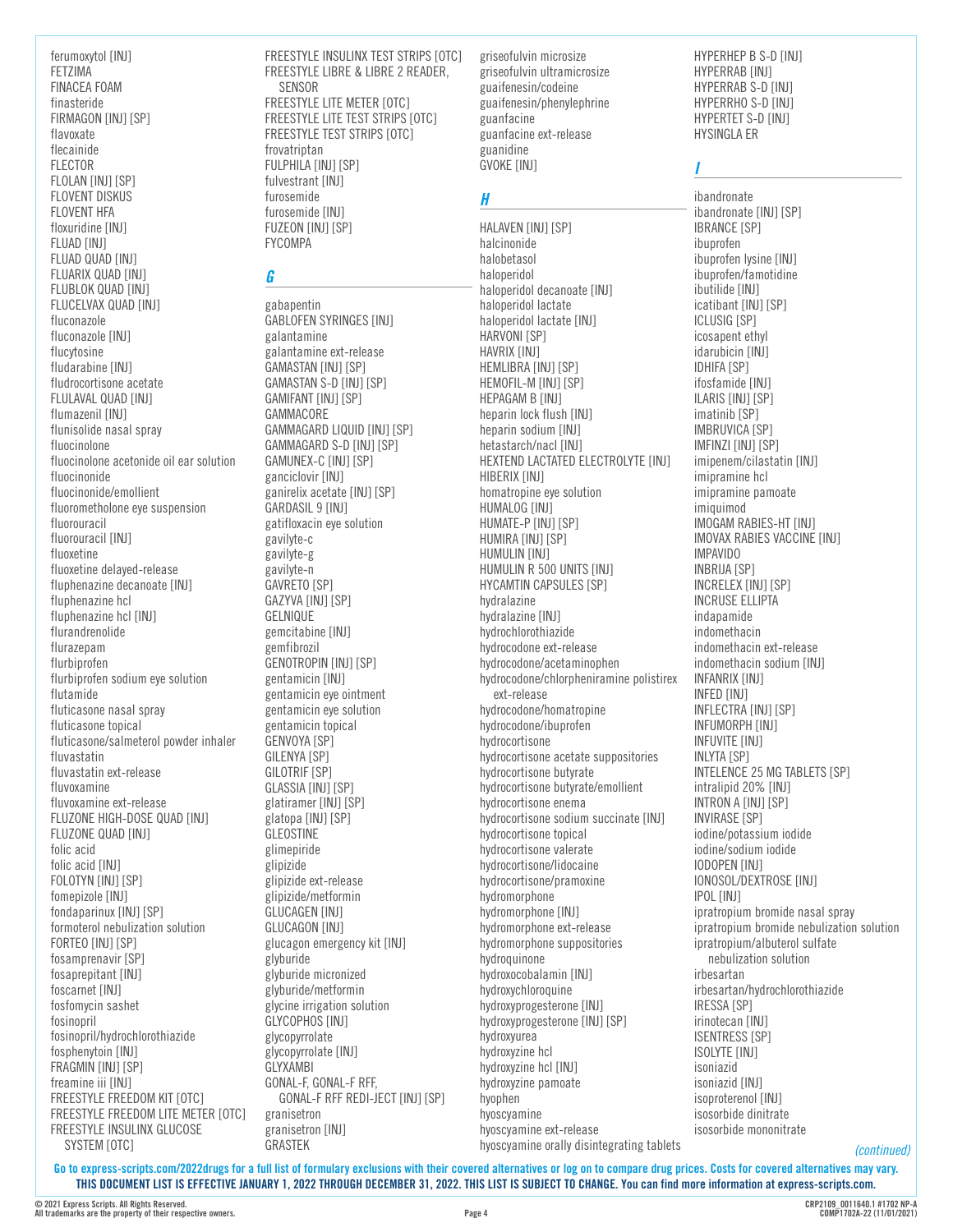isosorbide mononitrate ext-release isotretinoin isoxsuprine isradipine ISTODAX [INJ] [SP] itraconazole ivermectin IXEMPRA [INJ] [SP] IXIARO [INJ] IXINITY [INJ] [SP]

## *J*

JAKAFI [SP] JANSSEN COVID-19 VACCINE (EUA) [INJ] JANUMET JANUMET XR JANUVIA JARDIANCE JEVTANA [INJ] [SP] JIVI [INJ] [SP] JULUCA [SP] JUXTAPID [SP]

# *K*

KADCYLA [INJ] [SP] KALYDECO [SP] KANJINTI [INJ] [SP] KANUMA [INJ] [SP] KEPIVANCE [INJ] [SP] KERENDIA KESIMPTA [INJ] [SP] ketamine [INJ] ketoconazole ketoconazole shampoo ketoconazole topical ketoconazole/skin cleanser kit ketoprofen ketoprofen ext-release ketorolac ketorolac [INJ] ketorolac eye solution KEYTRUDA [INJ] [SP] KINEVAC [INJ] KITABIS PAK [SP] KLOXXADO KOGENATE FS [INJ] [SP] KOVALTRY [INJ] [SP] K-PHOS ORIGINAL KRYSTEXXA [INJ] [SP] KYLEENA [SP] KYMRIAH [INJ] [SP] **KYNMOBI** KYPROLIS [INJ] [SP]

### *L*

labetalol labetalol [INJ] lactulose lamivudine [SP] lamivudine hbv lamivudine/zidovudine [SP] lamotrigine lamotrigine ext-release lamotrigine orally disintegrating tablets LANOXIN PEDIATRIC AMPULES [INJ] lansoprazole delayed-release lansoprazole delayed-release +amoxicillin+clarithromycin

lanthanum lapatinib [SP] latanoprost eye solution LATUDA leflunomide LENVIMA [SP] letrozole leucovorin leucovorin [INJ] LEUKERAN LEUKINE [INJ] [SP] leuprolide [INJ] [SP] levalbuterol nebulization solution LEVEMIR [INJ] levetiracetam levetiracetam [INJ] levetiracetam ext-release levobunolol eye solution levocarnitine levocetirizine levofloxacin levofloxacin [INJ] levofloxacin eye solution levoleucovorin [INJ] levorphanol levothyroxine sodium levothyroxine sodium [INJ] LEVSIN [INJ] LEXIVA SUSPENSION [SP] LIBTAYO [INJ] [SP] LICART lidocaine [INJ] lidocaine jelly lidocaine patches lidocaine topical lidocaine viscous lidocaine/epinephrine [INJ] lidocaine/hydrocortisone lidocaine/prilocaine lincomycin [INJ] lindane shampoo linezolid linezolid [INJ] LINZESS LIORESAL [INJ] liothyronine liothyronine [INJ] lisinopril lisinopril/hydrochlorothiazide lithium carbonate lithium carbonate ext-release LIVALO LOKELMA LONSURF [SP] loperamide lopinavir/ritonavir [SP] lorazepam lorazepam [INJ] LORBRENA [SP] losartan losartan/hydrochlorothiazide loteprednol eye suspension lovastatin loxapine LUMIZYME [INJ] [SP] LUPANETA PACK [INJ] [SP] LUPRON DEPOT 3.75 MG, 11.25 MG [INJ] [SP] LUPRON DEPOT-PED [INJ] [SP] LUXTURNA [INJ] [SP]

lansoprazole orally disintegrating tablets LYNPARZA [SP] LYSODREN [SP] LYUMJEV [INJ]

# *M*

m.v.i. adult [INJ] M.V.I. PEDIATRIC [INJ] M.V.I.-12 [INJ] mafenide magnesium chloride [INJ] magnesium sulfate [INJ] malathion manganese chloride [INJ] mannitol [INJ] maprotiline MARQIBO [INJ] [SP] MATULANE [SP] MAYZENT [SP] meclizine meclofenamate medroxyprogesterone medroxyprogesterone (contraceptive) [INJ] micafungin [INJ] mefenamic acid mefloquine megestrol **MEKINIST [SP]** meloxicam melphalan melphalan [INJ] memantine memantine ext-release MENACTRA [INJ] MENOPUR [INJ] [SP] mepivacaine [INJ] MEPSEVII [INJ] [SP] mercaptopurine meropenem [INJ] MEROPENEM/NACL [INJ] mesalamine delayed-release mesalamine enema mesalamine ext-release mesalamine kit mesalamine suppositories mesna [INJ] MESNEX TABLETS metaproterenol metaxalone metformin metformin ext-release methadone methadone [INJ] methamphetamine methazolamide methenamine hippurate methenamine mandelate methenamine/sodium phosphate/ methylene blue/hyoscyamine methimazole **METHITEST** methocarbamol methocarbamol [INJ] methotrexate methotrexate [INJ] methoxsalen methyldopa methyldopa/hydrochlorothiazide methyldopate [INJ] methylergonovine methylergonovine [INJ] methylphenidate

*(continued)* methylphenidate ext-release methylprednisolone methylprednisolone acetate [INJ] methylprednisolone sodium succinate [INJ] methyltestosterone metipranolol eye solution metoclopramide metoclopramide [INJ] metoclopramide orally disintegrating tablets metolazone metoprolol succinate ext-release metoprolol tartrate metoprolol tartrate [INJ] metoprolol/hydrochlorothiazide metronidazole metronidazole [INJ] metronidazole topical metronidazole vaginal metyrosine mexiletine miconazole vaginal MICROLET LANCETS [OTC] MICROLET NEXT LANCING DEVICE [OTC] midazolam midazolam [INJ] midodrine mifepristone miglitol miglustat [SP] milrinone [INJ] MINIMED INFUSION SETS MINIMED MIO MINIMED QUICK SETS MINIMED SILHOUETTE MINIMED SURE T MINOCIN [INJ] minocycline minocycline ext-release minoxidil MIRENA [SP] mirtazapine mirtazapine orally disintegrating tablets MIRVASO misoprostol MITIGARE mitomycin [INJ] mitoxantrone [INJ] [SP] M-M-R II [INJ] modafinil MODERNA COVID-19 VACCINE (EUA) [INJ] moexipril molindone mometasone mometasone nasal spray MONONINE [INJ] [SP] MONOVISC [INJ] [SP] montelukast morphine sulfate morphine sulfate [INJ] morphine sulfate ext-release morphine sulfate suppositories MOVANTIK moxifloxacin moxifloxacin [INJ] moxifloxacin eye solution MOZOBIL [INJ] [SP] MULTI-LANCET DEVICE [OTC] MULTITRACE-4 [INJ]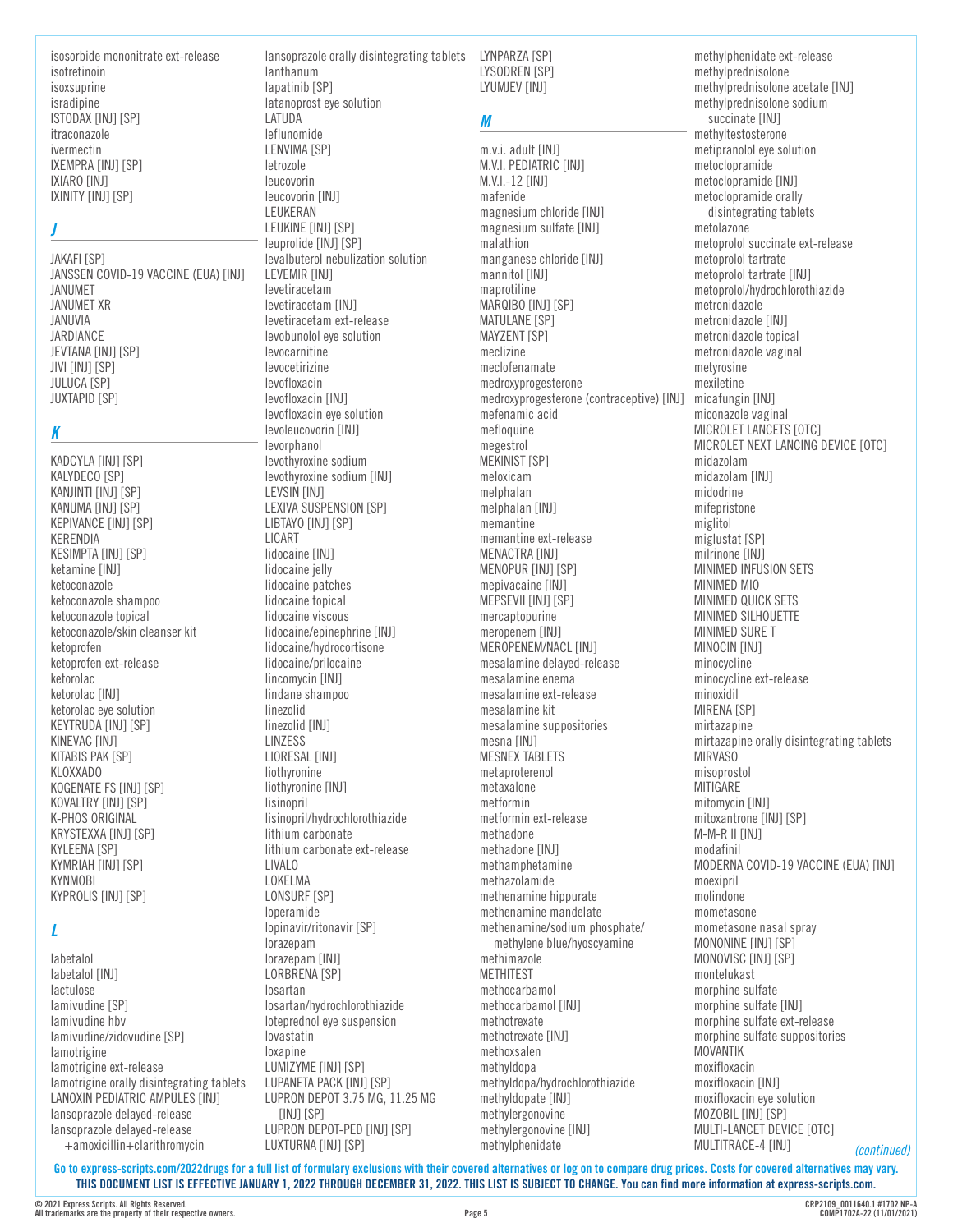#### mupirocin **MUSE** MYALEPT [INJ] [SP] mycophenolate mofetil [SP] mycophenolate mofetil hcl [INJ] [SP] mycophenolic acid delayed-release [SP] MYDAYIS MYFEMBREE MYLERAN MYLOTARG [INJ] [SP] MYOBLOC [INJ] [SP] MYRBETRIQ

### *N*

nabumetone nadolol nadolol/bendroflumethiazide nafcillin [INJ] naftifine NAGLAZYME [INJ] [SP] nalbuphine [INJ] naloxone [INJ] naltrexone NAMZARIC naproxen naproxen delayed-release naproxen sodium naproxen sodium ext-release naproxen/esomeprazole magnesium ext-release naratriptan NARCAN NASAL SPRAY NASCOBAL NATACYN nateglinide NATESTO NATPARA [INJ] [SP] NAYZILAM nebivolol neomycin neomycin/bacitracin/polymyxin eye ointment neomycin/bacitracin/polymyxin/ hydrocortisone eye ointment neomycin/polymyxin irrigation solution neomycin/polymyxin/dexamethasone eye ointment neomycin/polymyxin/dexamethasone eye suspension neomycin/polymyxin/gramicidin eye solution neomycin/polymyxin/hydrocortisone ear solution neomycin/polymyxin/hydrocortisone ear suspension neomycin/polymyxin/hydrocortisone eye suspension neostigmine [INJ] NERLYNX [SP] nevirapine [SP] nevirapine ext-release [SP] NEXAVAR [SP] NEXLETOL NEXLIZET NEXPLANON [INJ] [SP]

niacin niacin ext-release nicardipine nicardipine [INJ] nifedipine ext-release

nilutamide nimodipine NINLARO [SP] nisoldipine ext-release nitazoxanide nitisinone [SP] nitrofurantoin nitrofurantoin macrocrystal nitrofurantoin monohydrate/macrocrystal nitroglycerin [INJ] nitroglycerin ext-release nitroglycerin ointment nitroglycerin patches nitroglycerin spray nitroprusside sodium [INJ] NITYR [SP] NIVESTYM [INJ] [SP] nizatidine NORDITROPIN [INJ] [SP] norepinephrine [INJ] norethindrone norethindrone acetate norethindrone acetate/ethinyl estradiol NORMOSOL-M AND DEXTROSE [INJ] NORMOSOL-R AND DEXTROSE [INJ] NORMOSOL-R PH 7.4 [INJ] nortriptyline NORVIR PACKETS [SP] NORVIR SOLUTION [SP] NOVAREL [INJ] [SP] NOVOEIGHT [INJ] [SP] NOVOFINE AUTOSHIELD NEEDLES [OTC] NOVOFINE NEEDLES [OTC] NOVOTWIST NEEDLES [OTC] NOXAFIL [INJ] NOXAFIL SUSPENSION NPLATE [INJ] [SP] NUBEQA [SP] NUCALA [INJ] [SP] NUEDEXTA NULOJIX [INJ] [SP] nutrilyte [INJ] nystatin nystatin topical nystatin/triamcinolone

### *O*

OBIZUR [INJ] [SP] OCALIVA [SP] OCREVUS [INJ] [SP] octreotide [INJ] [SP] ODACTRA ODEFSEY [SP] ODOMZO [SP] OFEV [SP] ofloxacin ofloxacin ear solution ofloxacin eye solution olanzapine olanzapine [INJ] olanzapine orally disintegrating tablets olanzapine/fluoxetine olmesartan olmesartan/amlodipine/ hydrochlorothiazide olmesartan/hydrochlorothiazide olopatadine eye solution olopatadine nasal spray omega-3 ethyl esters omeprazole delayed-release

omeprazole/sodium bicarbonate OMNIPOD OMNIPOD DASH ONCASPAR [INJ] ondansetron ondansetron [INJ] ondansetron orally disintegrating tablets ONETOUCH DELICA LANCETS [OTC] ONETOUCH DELICA PLUS LANCETS [OTC] ONETOUCH ULTRA 2 SYSTEM [OTC] ONETOUCH ULTRA TEST STRIPS [OTC] ONETOUCH ULTRAMINI METER [OTC] ONETOUCH ULTRASOFT LANCETS [OTC] ONETOUCH VERIO FLEX METER [OTC] ONETOUCH VERIO IQ METER [OTC] ONETOUCH VERIO REFLECT METER [OTC] ONETOUCH VERIO TEST STRIPS [OTC] **ONEXTON** ONIVYDE [INJ] [SP] OPDIVO [INJ] [SP] opium tincture opium/belladonna alkaloids suppositories OPSUMIT [SP] ORALAIR [SP] ORBACTIV [INJ] ORIAHNN **ORILISSA** ORKAMBI [SP] orphenadrine [INJ] orphenadrine ext-release orphenadrine/aspirin/caffeine ORTHOVISC [INJ] [SP] oseltamivir OTEZLA [SP] OVIDREL [INJ] [SP] oxacillin [INJ] oxaliplatin [INJ] oxandrolone oxaprozin oxcarbazepine OXERVATE [SP] oxiconazole oxybutynin oxybutynin ext-release oxycodone oxycodone/acetaminophen OXYCONTIN oxymorphone oxymorphone ext-release oxytocin [INJ] OZEMPIC [INJ] OZURDEX [INJ] [SP]

# *P*

paclitaxel [INJ] paliperidone ext-release palonosetron [INJ] PALYNZIQ [INJ] [SP] pamidronate [INJ] PANCREAZE pantoprazole [INJ] pantoprazole delayed-release pantoprazole suspension papaverine [INJ] PARADIGM RESERVOIRS PARADIGM SILHOUETTE SETS paricalcitol paricalcitol [INJ] paromomycin paroxetine hcl

paroxetine hcl ext-release paroxetine mesylate PEDIARIX [INJ] PEDITRACE [INJ] PEDVAXHIB [INJ] peg 3350/electrolytes powder for 4000 ml solution peg 3350/sod sul/nacl/kcl/asb/c PEGASYS [INJ] [SP] peg-prep kit PEMAZYRE [SP] penicillamine penicillin g potassium [INJ] penicillin g procaine [INJ] penicillin g sodium [INJ] PENICILLIN GK/DEXTROSE [INJ] penicillin v potassium PENTACEL [INJ] PENTACEL ACTHIB COMPONENT [INJ] pentamidine [INJ] pentamidine inhalation PENTASA pentobarbital [INJ] pentoxifylline ext-release perindopril PERJETA [INJ] [SP] permethrin perphenazine perphenazine/amitriptyline PFIZER COVID-19 VACCINE [INJ] phenazopyridine phendimetrazine phendimetrazine ext-release phenelzine phenobarbital phenobarbital sodium [INJ] phenobarbital/hyoscyamine/atropine/ scopolamine phenoxybenzamine phentermine phentolamine [INJ] phenylbutyrate phenylephrine [INJ] phenylephrine eye solution phenylephrine/chlorpheniramine phenytoin phenytoin sodium [INJ] phenytoin sodium extended **PHOSLYRA** phosphasal PHOSPHOLINE IODIDE PHOTOFRIN [INJ] physostigmine [INJ] phytonadione phytonadione [INJ] PICATO pilocarpine pilocarpine eye solution pimecrolimus pimozide pindolol pioglitazone pioglitazone/glimepiride pioglitazone/metformin piperacillin/tazobactam [INJ] piroxicam PLASMA-LYTE [INJ] plasmanate [INJ] PLEGRIDY [INJ] [SP] plenamine [INJ] PNEUMOVAX 23 [INJ]

**Go to [express-scripts.com/2022drugs](https://express-scripts.com/2022drugs) for a full list of formulary exclusions with their covered alternatives or log on to compare drug prices. Costs for covered alternatives may vary. THIS DOCUMENT LIST IS EFFECTIVE JANUARY 1, 2022 THROUGH DECEMBER 31, 2022. THIS LIST IS SUBJECT TO CHANGE. You can find more information at [express-scripts.com](https://express-scripts.com).**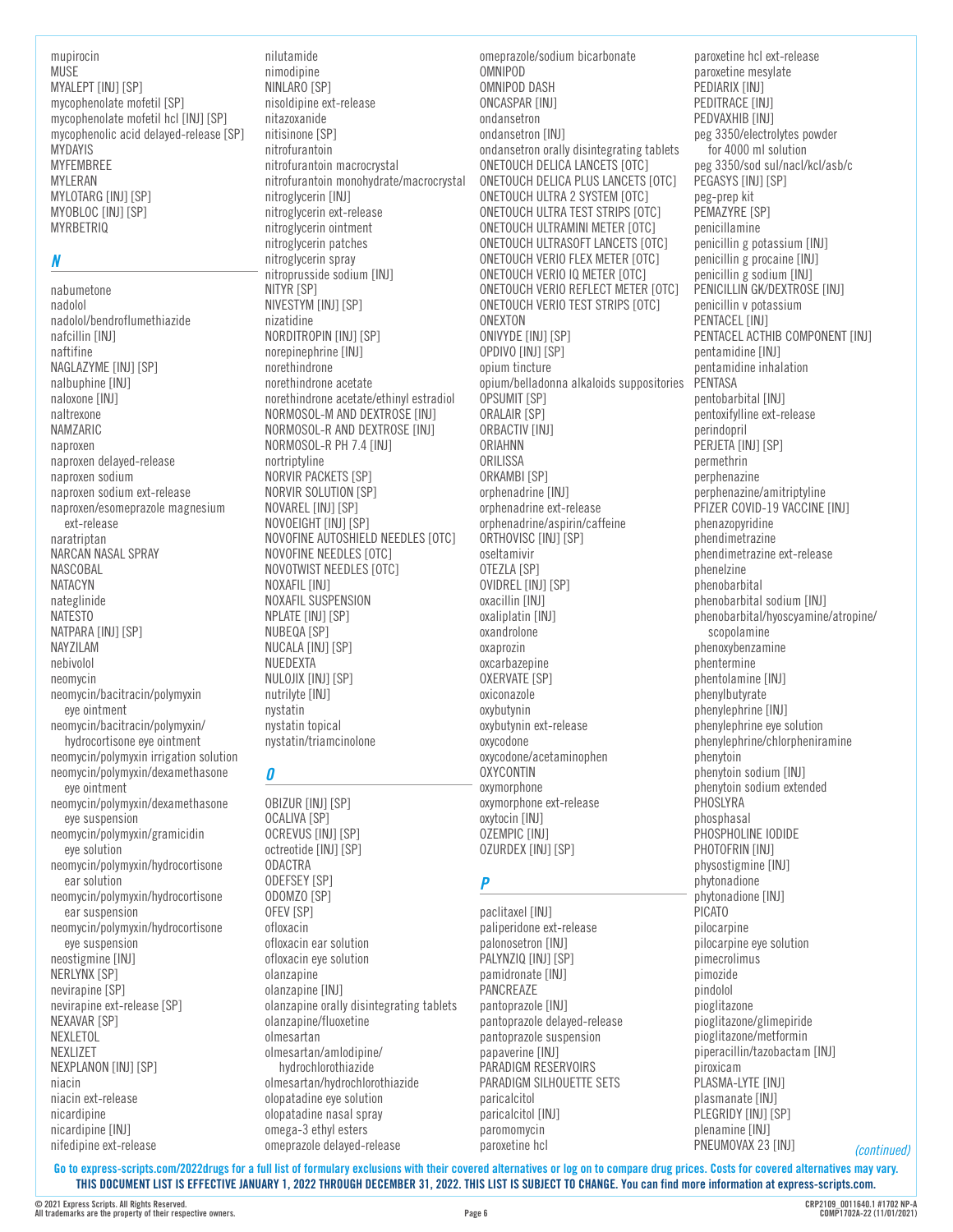podofilox POLOCAINE [INJ] polymyxin [INJ] polymyxin/trimethoprim eye solution POMALYST [SP] PONVORY [SP] posaconazole potassium acetate [INJ] potassium bicarbonate/citric acid effervescent tablets potassium chloride [INJ] potassium chloride ext-release potassium chloride oral solution potassium chloride powder packets for solution potassium citrate ext-release potassium citrate/citric acid potassium iodide/iodine solution potassium phosphate [INJ] POTELIGEO [INJ] [SP] pramipexole pramipexole ext-release prasugrel pravastatin praziquantel prazosin PRECISION XTRA B-KETONE STRIPS [OTC] PRECISION XTRA MONITOR [OTC] PRECISION XTRA TEST STRIPS [OTC] prednicarbate prednisolone prednisolone acetate eye suspension prednisolone sodium phosphate prednisolone sodium phosphate disintegrating tablets prednisolone sodium phosphate eye solution prednisone pregabalin pregabalin ext-release PREMARIN [INJ] PREMARIN CREAM premasol [INJ] prenatal vitamins PREVNAR 13 [INJ] PREVNAR 20 [INJ] PREVYMIS PREVYMIS [INJ] PREZISTA [SP] PRIALT **[INJ]** [SP] PRIFTIN PRIMAQUINE primaquine phosphate primidone probenecid procainamide [INJ] PROCALAMINE [INJ] prochlorperazine edisylate [INJ] prochlorperazine maleate prochlorperazine maleate suppositories PROCRIT [INJ] [SP] PROFILNINE SD [INJ] [SP] progesterone in oil [INJ] [SP] progesterone micronized PROGRAF [INJ] [SP] PROGRAF PACKETS [SP] PROLASTIN C [INJ] [SP]

promethazine suppositories promethazine/codeine promethazine/dextromethorphan promethazine/phenylephrine promethazine/phenylephrine/codeine propafenone propafenone ext-release proparacaine eye solution proparacaine/fluorescein eye solution propofol [INJ] propranolol propranolol [INJ] propranolol ext-release propranolol/hydrochlorothiazide propylthiouracil PROQUAD [INJ] PROSOL [INJ] protamine [INJ] PROTOPAM [INJ] protriptyline PROVENGE [INJ] [SP] pseudoephedrine/chlorpheniramine/ methscopolamine ext-release pseudoephedrine/codeine/guaifenesin PULMOZYME [SP] PURIXAN [SP] pyrazinamide pyridostigmine pyridostigmine [INJ] pyridostigmine ext-release pyridoxine [INJ] pyrimethamine [SP]

### *Q*

QUADRACEL DTAP-IPV [INJ] QUDEXY XR quetiapine quetiapine ext-release QUILLICHEW ER QUILLIVANT XR quinapril quinapril/hydrochlorothiazide quinidine gluconate ext-release quinidine sulfate quinine sulfate QVAR REDIHALER

#### *R*

RABAVERT [INJ] rabeprazole delayed-release RADICAVA [INJ] [SP] RAGWITEK raloxifene ramelteon ramipril ranolazine ext-release RAPIVAB [INJ] rasagiline RASUVO [INJ] RAVICTI [SP] REBIF [INJ] [SP] RECOMBIVAX HB [INJ] RECTIV REGRANEX RELISTOR [INJ] RELISTOR TABLETS remifentanil [INJ] RENACIDIN repaglinide

repaglinide/metformin hcl REPATHA [INJ] **RESTASIS** RETACRIT [INJ] [SP] RETROVIR [INJ] [SP] REVCOVI [INJ] [SP] REVLIMID [SP] REYATAZ PACKETS [SP] RIASTAP [INJ] [SP] ribavirin [SP] ribavirin nebulization solution RIDAURA rifabutin rifampin rifampin [INJ] riluzole rimantadine ringers irrigation solution ringers lactated irrigation solution ringers solution [INJ] RINVOQ ER [SP] risedronate risedronate delayed-release RISPERDAL CONSTA [INJ] risperidone risperidone orally disintegrating tablets ritonavir [SP] rivastigmine rivastigmine patches rizatriptan rizatriptan orally disintegrating tablets ropinirole ropinirole ext-release ropivacaine [INJ] rosuvastatin ROTATEQ ROZLYTREK [SP] RUBRACA [SP] RUCONEST [INJ] [SP] rufinamide RUXIENCE [INJ] [SP] RUZURGI [SP] RYBELSUS RYDAPT [SP]

# *S*

salsalate SAMSCA 15 MG TABLETS [SP] SANDIMMUNE SOLUTION [SP] SANTYL sapropterin [SP] SAVELLA scopolamine patches secobarbital SEGLUROMET selegiline selenium [INJ] selenium sulfide selenium sulfide shampoo SELZENTRY [SP] SEMGLEE (YFGN) [INJ] SEREVENT DISKUS SEROSTIM [INJ] [SP] sertraline sevelamer carbonate sevelamer hcl SEVENFACT [INJ] [SP] SHINGRIX [INJ] SIGNIFOR [INJ] [SP] sildenafil

sildenafil [INJ] [SP] sildenafil [SP] silodosin silver sulfadiazine SIMPONI 100 MG (for Ulcerative Colitis only) [INJ] [SP] SIMULECT [INJ] [SP] simvastatin sirolimus [SP] SIRTURO SKYLA [SP] SKYRIZI [INJ] [SP] sodium acetate [INJ] sodium benzoate/ sodium phenylacetate [INJ] sodium bicarbonate [INJ] sodium chloride [INJ] sodium chloride irrigation solution sodium chloride nebulization solution sodium ferric gluconate complex [INJ] sodium fluoride dental cream, gel sodium phosphate [INJ] sodium polystyrene sulfonate sodium polystyrene sulfonate rectal sodium tetradecyl sulfate [INJ] sodium thiosulfate [INJ] solifenacin SOLIQUA [INJ] SOLIRIS [INJ] [SP] SOLOSEC SOLU-CORTEF [INJ] SOMATULINE DEPOT [INJ] [SP] SOMAVERT [INJ] [SP] sotalol SOTYLIZE spinosad SPINRAZA [INJ] [SP] SPIRIVA HANDIHALER SPIRIVA RESPIMAT spironolactone spironolactone/hydrochlorothiazide SPRYCEL [SP] STAMARIL [INJ] stavudine [SP] STEGLATRO STEGLUJAN STELARA SC [INJ] [SP] STIOLTO RESPIMAT STIVARGA [SP] STRENSIQ [INJ] [SP] STREPTOMYCIN SULFATE [INJ] SUBLOCADE [INJ] [SP] SUCRAID [SP] sucralfate sufentanil [INJ] sulfacetamide eye ointment sulfacetamide eye solution sulfacetamide sodium shampoo sulfacetamide sodium topical sulfacetamide sodium/sulfur sulfacetamide/prednisolone eye solution sulfadiazine sulfamethoxazole/trimethoprim sulfamethoxazole/trimethoprim [INJ] SULFAMYLON CREAM sulfasalazine sulfasalazine delayed-release sulindac sumatriptan sumatriptan [INJ] sumatriptan nasal

**Go to [express-scripts.com/2022drugs](https://express-scripts.com/2022drugs) for a full list of formulary exclusions with their covered alternatives or log on to compare drug prices. Costs for covered alternatives may vary. THIS DOCUMENT LIST IS EFFECTIVE JANUARY 1, 2022 THROUGH DECEMBER 31, 2022. THIS LIST IS SUBJECT TO CHANGE. You can find more information at [express-scripts.com](https://express-scripts.com).**

PROLEUKIN [INJ] [SP] PROMACTA [SP] promethazine promethazine [INJ]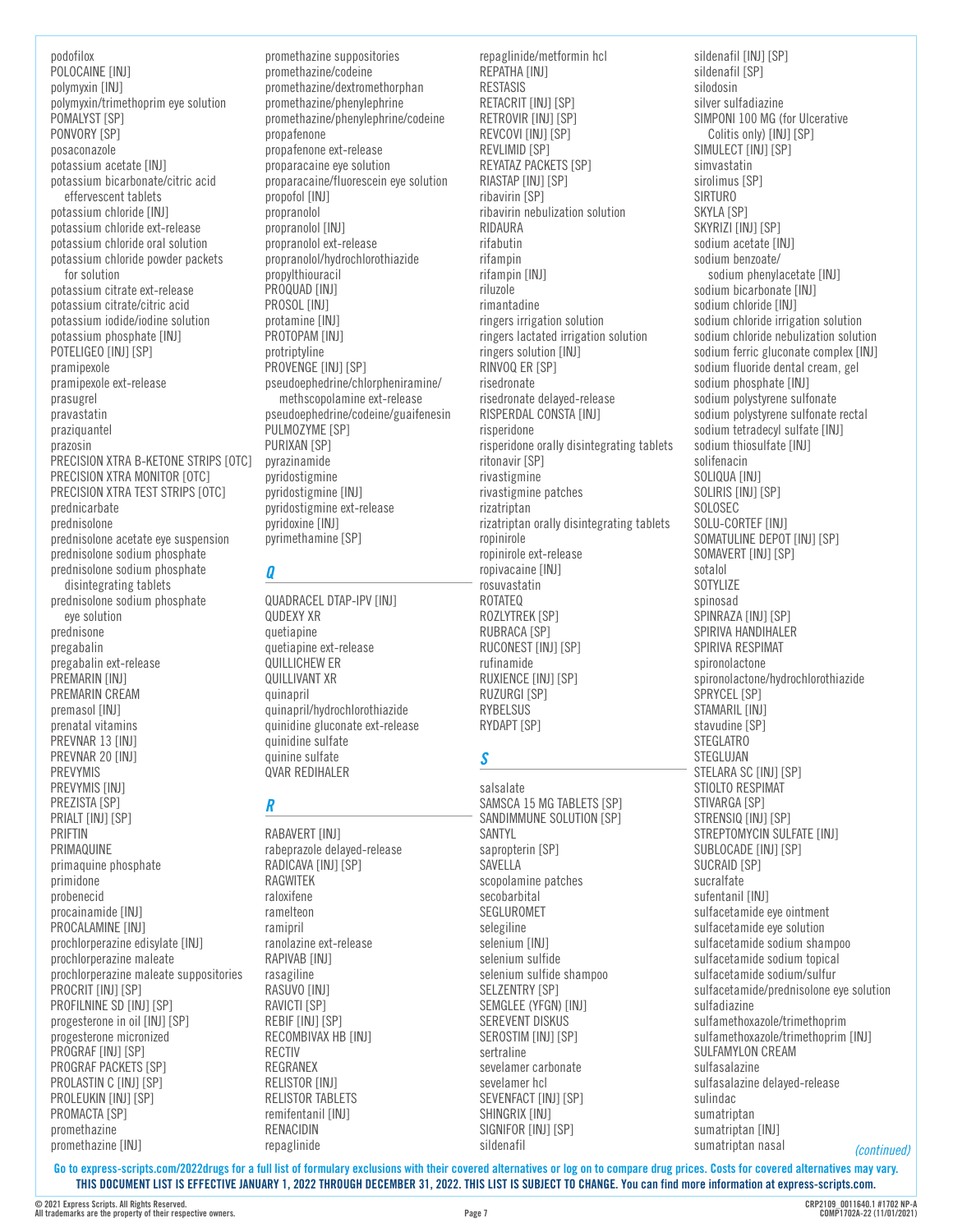sumatriptan/naproxen sodium sunitinib [SP] SUNOSI SURE-T INFUSION SETS SYLVANT [INJ] [SP] SYMBICORT SYMDEKO [SP] SYMFI [SP] SYMFI LO [SP] SYMJEPI [INJ] SYMLINPEN [INJ] SYMPROIC SYMTUZA [SP] SYNAGIS [INJ] [SP] SYNAREL SYNERCID [INJ] SYNJARDY SYNJARDY XR SYNRIBO [INJ] [SP]

#### *T*

TABRECTA [SP] tacrolimus [SP] tacrolimus topical tadalafil tadalafil [SP] TAFINLAR [SP] TAGRISSO [SP] TAKHZYRO [INJ] [SP] TALICIA TALTZ [INJ] [SP] TALZENNA [SP] tamoxifen tamsulosin ext-release TARGRETIN GEL [SP] TASIGNA [SP] tavaborole TAVALISSE [SP] tazarotene TAZORAC 0.05% CREAM TAZORAC GEL TECENTRIQ [INJ] [SP] TECHLITE LANCETS [OTC] TEFLARO [INJ] TEGSEDI [INJ] [SP] TEKTURNA HCT telmisartan telmisartan/amlodipine telmisartan/hydrochlorothiazide **TEMIXYS [SP]** TEMODAR [INJ] [SP] temozolomide [SP] temsirolimus [INJ] [SP] TENIPOSIDE [INJ] tenofovir disoproxil fumarate [SP] terazosin terbinafine terbutaline terbutaline [INJ] terconazole vaginal testosterone testosterone cypionate [INJ] testosterone enanthate [INJ] TETANUS DIPHTHERIA TOXOIDS [INJ] tetrabenazine [SP] tetracaine [INJ] tetracaine eye solution tetracycline

theophylline [INJ] theophylline ext-release THERACYS **[INJ]** thiamine [INJ] thioridazine thiotepa [INJ] thiothixene THROMBATE III [INJ] THYMOGLOBULIN [INJ] [SP] thyroid tiagabine TIBSOVO [SP] TICE BCG [INJ] tigecycline [INJ] timolol maleate timolol maleate eye solution tinidazole tiopronin [SP] TIVICAY [SP] TIVICAY PD [SP] tizanidine TOBI PODHALER [SP] tobramycin [INJ] tobramycin eye solution tobramycin nebulization solution [SP] tobramycin/dexamethasone eye suspension tolcapone tolmetin tolterodine tolterodine ext-release tolvaptan [SP] topiramate topiramate ext-release topotecan [INJ] [SP] toremifene torsemide TOUJEO [INJ] TOVIAZ TPN ELECTROLYTES [INJ] TRACE ELEMENTS-4 [INJ] TRACLEER SUSPENSION [SP] tramadol tramadol ext-release tramadol/acetaminophen trandolapril trandolapril/verapamil ext-release tranexamic acid tranexamic acid [INJ] tranylcypromine travasol [INJ] travoprost eye solution TRAZIMERA [INJ] [SP] trazodone TREANDA [INJ] [SP] TRELEGY ELLIPTA TREMFYA [INJ] [SP] treprostinil sodium [INJ] [SP] TRESIBA [INJ] tretinoin tretinoin microspheres tretinoin topical tretinoin/emollient TRETTEN [INJ] [SP] triamcinolone [INJ] triamcinolone dental paste triamcinolone topical triamterene

triamterene/hydrochlorothiazide

triazolam trientine

trifluoperazine trifluridine eye solution trihexyphenidyl TRIJARDY XR TRIKAFTA [SP] trilyte with flavor packets trimethobenzamide trimethoprim trimipramine TRIMO-SAN TRIPTODUR [INJ] [SP] TRIUMEQ [SP] TROGARZO [INJ] [SP] TROPHAMINE [INJ] tropicamide eye solution trospium trospium ext-release TRULANCE TRULICITY [INJ] TRUMENBA [INJ] TWINRIX [INJ] TYMLOS [INJ] [SP] TYPHIM VI [INJ] TYSABRI [INJ] [SP] TYVASO [SP] *U* UCERIS FOAM UNITUXIN [INJ] [SP]

UPTRAVI TABLETS [SP] uretron d-s urimar-t uro-458 urogesic uro-mp ursodiol uryl ustell utira-c UVADEX [INJ]

# *V*

valacyclovir VALCHLOR [SP] valganciclovir valproate sodium [INJ] valproic acid valrubicin [SP] valsartan valsartan/hydrochlorothiazide vancomycin vancomycin [INJ] VANCOMYCIN/DEXTROSE [INJ] VANCOMYCIN/NACL [INJ] **VANTAS [SP]** vardenafil vardenafil orally disintegrating tablets varenicline VARIVAX [INJ] VARIZIG [INJ] VARUBI VASCEPA VECTIBIX [INJ] [SP] VELCADE [INJ] [SP] VELPHORO VEMLIDY **VENCLEXTA [SP]** venlafaxine venlafaxine ext-release

VENOFER [INJ] verapamil verapamil [INJ] verapamil ext-release VERQUVO VERZENIO [SP] VGO **VIBATIV [INJ]** VIBERZI vigabatrin [SP] VIMIZIM [INJ] [SP] VIMPAT VIMPAT [INJ] vinblastine [INJ] vincristine [INJ] vinorelbine [INJ] VIOKACE VIRACEPT [SP] VIREAD 150 MG, 200 MG, 250 MG TABLETS [SP] VIREAD POWDER [SP] VISTOGARD [SP] VISUDYNE [INJ] [SP] VITRAKVI [SP] VIVITROL [INJ] [SP] VIZIMPRO [SP] VONVENDI [INJ] [SP] VORAXAZE [INJ] voriconazole voriconazole [INJ] VOSEVI [SP] **VOTRIENT [SP]** VUMERITY [SP] VYNDAMAX [SP] VYNDAQEL [SP] VYVANSE VYXEOS LIPOSOME [INJ] [SP]

# *W*

warfarin water for injection [INJ] water for irrigation, sterile WEGOVY [INJ] WILATE [INJ] [SP] wixela inhub

# *X*

XALKORI [SP] XARELTO XELJANZ [SP] XELJANZ XR [SP] XEMBIFY [INJ] [SP] XERMELO [SP] XGEVA [INJ] [SP] XIAFLEX [INJ] [SP] XIFAXAN XIGDUO XR XIIDRA XOLAIR [INJ] [SP] XOSPATA [SP] XTANDI [SP] XULTOPHY [INJ] XURIDEN [SP] XYREM [SP] XYWAV [SP]

*(continued)*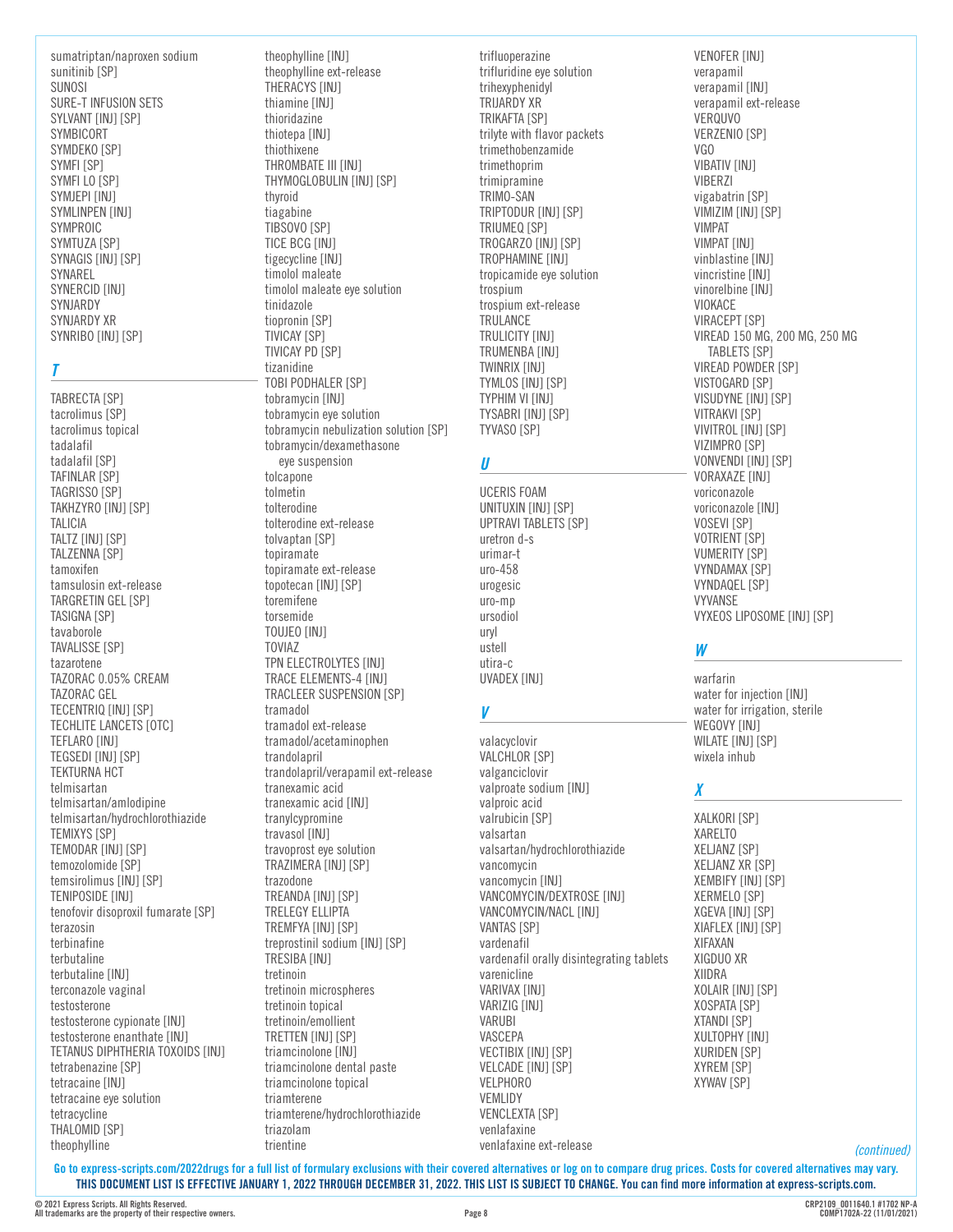YERVOY [INJ] [SP] YESCARTA [INJ] [SP] YF-VAX [INJ] YONDELIS [INJ] [SP] YONSA [SP] YUPELRI

### *Z*

zafirlukast zaleplon

ZALTRAP [INJ] [SP] ZANOSAR [INJ] ZARXIO [INJ] [SP] ZEGALOGUE [INJ] ZEJULA [SP] ZELBORAF [SP] ZEMAIRA [INJ] [SP] ZENPEP ZEPATIER [SP] ZEPOSIA (for Multiple Sclerosis only) [SP] ZERBAXA [INJ] **ZEVALIN [INJ]** zidovudine [SP]

ZIEXTENZO [INJ] [SP] zileuton ext-release zinc chloride [INJ] zinc sulfate [INJ] ziprasidone ziprasidone mesylate [INJ] ZIRABEV [INJ] [SP] ZOLADEX [INJ] [SP] zoledronic acid [INJ] [SP] zoledronic acid/mannitol [INJ] [SP] ZOLGENSMA [INJ] [SP] ZOLINZA [SP] zolmitriptan

zolmitriptan orally disintegrating tablets zolpidem zolpidem ext-release ZOMIG NASAL zonisamide ZORTRESS 1 MG TABLETS [SP] ZOSYN GALAXY BAGS [INJ] ZTLIDO ZUBSOLV ZULRESSO [INJ] [SP] ZYDELIG [SP] ZYKADIA [SP]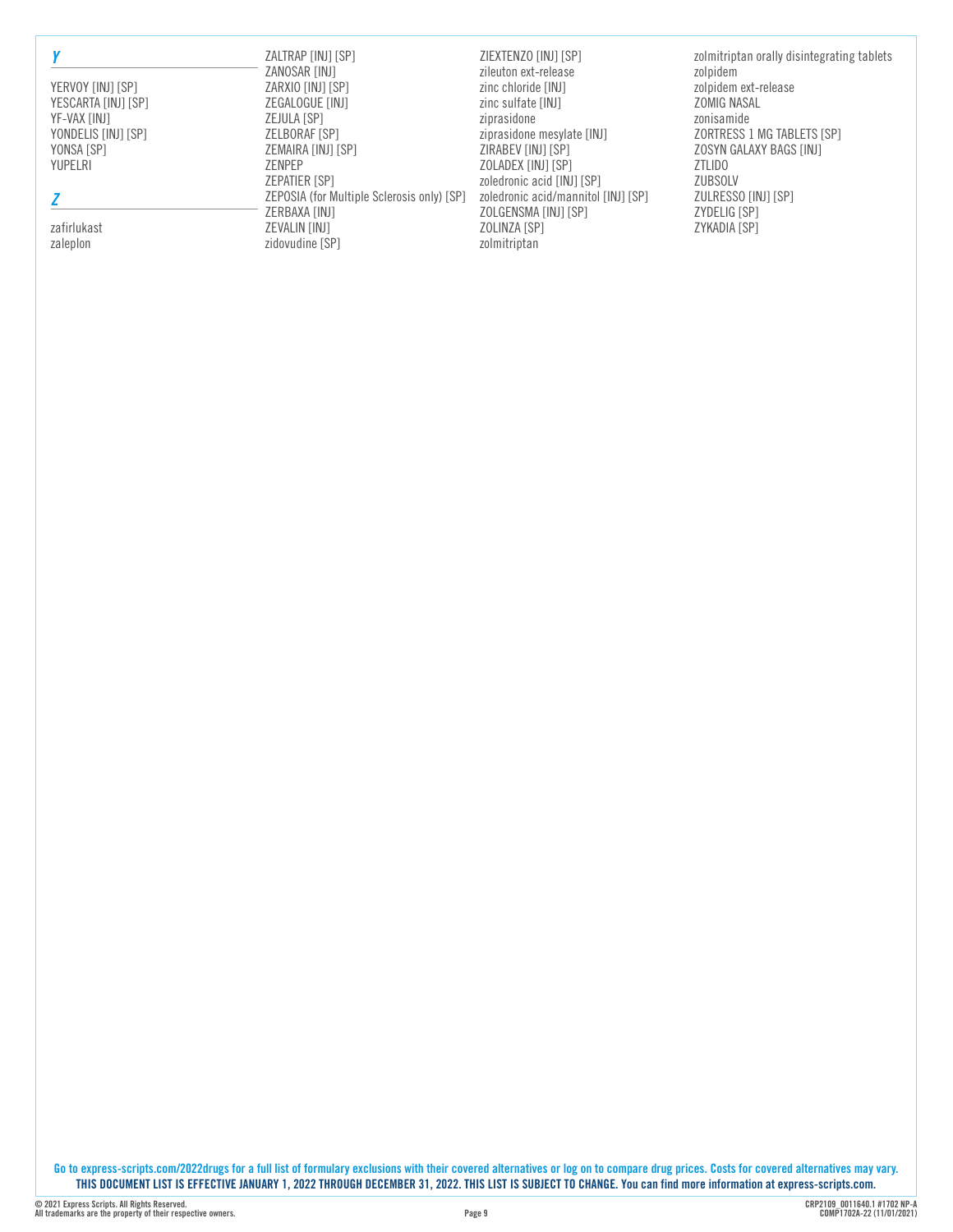

# 2022 National Preferred Formulary Exclusions

The excluded medications shown below are not covered on the Express Scripts drug list. In most cases, if you fill a prescription for one of these drugs, you will pay the full retail price.

Take action to avoid paying full price. If you're currently using one of the excluded medications, please ask your doctor to consider writing you a new prescription for one of the following preferred alternatives. Additional covered alternatives may be available. Costs for covered alternatives may vary. Log on to **[express-scripts.com/covered](https://express-scripts.com/covered)** to compare drug prices. Not all the drugs listed are covered by all prescription plans; check your benefit materials for the specific drugs covered and the copayments for your plan. For specific questions about your coverage, please call the number on your member ID card.

Express Scripts manages your prescription plan for your employer, plan sponsor, health plan or benefit fund. These excluded medications do not apply to Medicare plans.

| <b>Drug Class</b>                                                                                    | <b>Excluded Medications</b>                                   | <b>Preferred Alternatives</b>                                                                                                                                                                                   |
|------------------------------------------------------------------------------------------------------|---------------------------------------------------------------|-----------------------------------------------------------------------------------------------------------------------------------------------------------------------------------------------------------------|
| <b>ANTIINFECTIVES</b><br>Antibiotic Agents - Vancomycins (Oral)                                      | <b>FIRVANQ</b>                                                | vancomycin capsules, vancomycin oral solution                                                                                                                                                                   |
|                                                                                                      | <b>BREXAFEMME</b>                                             | fluconazole                                                                                                                                                                                                     |
| Antifungal Agents (Oral)                                                                             | <b>TOLSURA</b>                                                | itraconazole                                                                                                                                                                                                    |
| Antivirals (Oral)                                                                                    | SITAVIG                                                       | acyclovir oral or cream, famciclovir, valacyclovir                                                                                                                                                              |
| <b>Chagas Disease Agents</b>                                                                         | <b>LAMPIT</b>                                                 | <b>BENZNIDAZOLE</b>                                                                                                                                                                                             |
| <b>AUTONOMIC &amp; CENTRAL NERVOUS SYSTEM</b><br>Alpha-2 Adrenergic Agonists (for Opioid Withdrawal) | LUCEMYRA                                                      | clonidine                                                                                                                                                                                                       |
| Alzheimer's Agents                                                                                   | ADUHELM                                                       | No alternatives recommended                                                                                                                                                                                     |
| Anticonvulsants                                                                                      | APTIOM                                                        | carbamazepine, oxcarbazepine, pregabalin, topiramate,<br><b>VIMPAT</b>                                                                                                                                          |
|                                                                                                      | <b>FINTEPLA</b>                                               | DIACOMIT, EPIDIOLEX                                                                                                                                                                                             |
|                                                                                                      | ONZETRA XSAIL, ZOLMITRIPTAN NASAL SPRAY                       | sumatriptan nasal spray, ZOMIG NASAL                                                                                                                                                                            |
| Antimigraine Agents                                                                                  | <b>VYEPTI</b>                                                 | AIMOVIG, AJOVY, EMGALITY                                                                                                                                                                                        |
|                                                                                                      | APOKYN                                                        | <b>KYNMOBI</b>                                                                                                                                                                                                  |
| Antiparkinsonism Agents                                                                              | <b>GOCOVRI ER</b>                                             | amantadine capsules, amantadine tablets,<br>amantadine oral solution                                                                                                                                            |
|                                                                                                      | ONGENTYS                                                      | entacapone                                                                                                                                                                                                      |
|                                                                                                      | XADAGO, ZELAPAR                                               | rasagiline, selegiline                                                                                                                                                                                          |
| Antipsychotics (Oral)                                                                                | CAPLYTA                                                       | aripiprazole, asenapine, olanzapine, quetiapine er,<br>quetiapine fumarate, risperidone, ziprasidone, LATUDA                                                                                                    |
| Antispasmodic Agents                                                                                 | <b>OZOBAX</b>                                                 | baclofen, tizanidine                                                                                                                                                                                            |
| Central Nervous System Non-Stimulants                                                                | QELBREE ER                                                    | atomoxetine, clonidine er, guanfacine er                                                                                                                                                                        |
| Central Nervous System Stimulants                                                                    | AMPHETAMINE ER SUSPENSION                                     | dexmethylphenidate er, dextroamphetamine er,<br>dextroamphetamine/amphetamine er, methylphenidate cd,<br>methylphenidate er, methylphenidate la, DYANAVEL XR,<br>MYDAYIS, QUILLICHEW ER, QUILLIVANT XR, VYVANSE |
| Duchenne Muscular Dystrophy (DMD) Agents                                                             | AMONDYS 45, EXONDYS 51, VILTEPSO, VYONDYS 53                  | No alternatives recommended                                                                                                                                                                                     |
|                                                                                                      | EMFLAZA                                                       | prednisone solution, prednisone tablets                                                                                                                                                                         |
| Lambert-Eaton Myasthenic Syndrome Agents                                                             | <b>FIRDAPSE</b>                                               | RUZURGI                                                                                                                                                                                                         |
| Multiple Sclerosis (Beta Interferons)                                                                | <b>EXTAVIA</b>                                                | AVONEX ADMINISTRATION PACK, AVONEX PEN, BETASERON,<br>PLEGRIDY, REBIF, REBIF REBIDOSE                                                                                                                           |
| Narcotic Analgesics & Combinations                                                                   | APADAZ, BENZHYDROCODONE/ACETAMINOPHEN                         | hydrocodone/acetaminophen                                                                                                                                                                                       |
|                                                                                                      | MORPHABOND ER, NUCYNTA ER, OXYCODONE ER,<br><b>XTAMPZA ER</b> | hydromorphone er, morphine sulfate er, oxymorphone er,<br>HYSINGLA ER, OXYCONTIN                                                                                                                                |
|                                                                                                      | <b>NUCYNTA</b>                                                | hydrocodone/acetaminophen, morphine sulfate, oxycodone,<br>tramadol, tramadol/acetaminophen                                                                                                                     |
|                                                                                                      | PRIMLEV, PROLATE SOLUTION                                     | oxycodone/acetaminophen                                                                                                                                                                                         |
|                                                                                                      | QDOLO                                                         | tramadol tablets                                                                                                                                                                                                |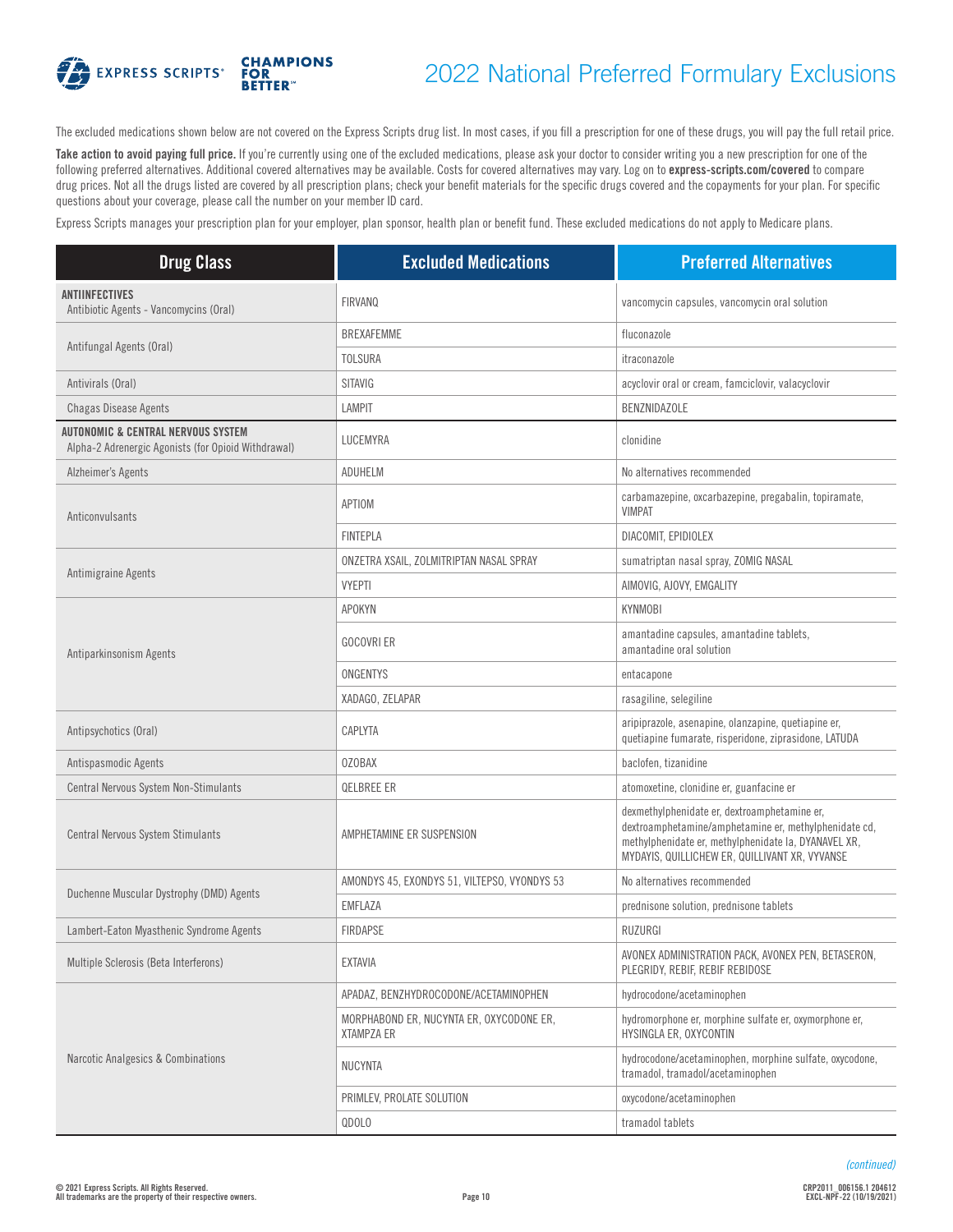| <b>Drug Class</b>                                                                 | <b>Excluded Medications</b>                                  | <b>Preferred Alternatives</b>                                                                                                                                                                                                            |
|-----------------------------------------------------------------------------------|--------------------------------------------------------------|------------------------------------------------------------------------------------------------------------------------------------------------------------------------------------------------------------------------------------------|
| <b>AUTONOMIC &amp; CENTRAL NERVOUS SYSTEM (continued)</b><br>Narcotic Antagonists | <b>BUNAVAIL</b>                                              | buprenorphine/naloxone, ZUBSOLV                                                                                                                                                                                                          |
| Sedative-Hypnotic Agents                                                          | DORAL, QUAZEPAM                                              | estazolam, lorazepam                                                                                                                                                                                                                     |
| Selective Serotonin Reuptake Inhibitors (SSRIs)<br>Antidepressants                | PEXEVA, VIIBRYD                                              | citalopram, escitalopram, fluoxetine, fluvoxamine,<br>paroxetine, sertraline                                                                                                                                                             |
| Serotonin/Norepinephrine Reuptake Inhibitor<br>Antidepressants                    | DRIZALMA SPRINKLE                                            | desvenlafaxine er, duloxetine, venlafaxine er, FETZIMA                                                                                                                                                                                   |
| <b>Transmucosal Fentanyl Analgesics</b>                                           | FENTANYL CITRATE BUCCAL TABLETS, FENTORA,<br>LAZANDA, SUBSYS | fentanyl citrate lozenges                                                                                                                                                                                                                |
| Miscellaneous Antidepressants                                                     | <b>SPRAVATO</b>                                              | olanzapine/fluoxetine, bupropion, desvenlafaxine er,<br>duloxetine, escitalopram, mirtazapine, sertraline                                                                                                                                |
| CARDIOVASCULAR                                                                    | EPANED                                                       | enalapril                                                                                                                                                                                                                                |
| <b>ACE Inhibitors</b>                                                             | QBRELIS                                                      | lisinopril                                                                                                                                                                                                                               |
|                                                                                   | EDARBI                                                       | candesartan, irbesartan, losartan, olmesartan, telmisartan,<br>valsartan                                                                                                                                                                 |
| Angiotensin Receptor Blockers (ARBs) and Combinations                             | EDARBYCLOR                                                   | candesartan/hydrochlorothiazide,<br>irbesartan/hydrochlorothiazide, losartan/hydrochlorothiazide,<br>olmesartan/hydrochlorothiazide,<br>telmisartan/hydrochlorothiazide,<br>valsartan/hydrochlorothiazide, chlorthalidone plus valsartan |
| Anticoagulants                                                                    | PRADAXA, SAVAYSA                                             | ELIQUIS, XARELTO                                                                                                                                                                                                                         |
|                                                                                   | <b>BYSTOLIC</b>                                              | atenolol, carvedilol, metoprolol succinate                                                                                                                                                                                               |
| <b>Beta Blockers &amp; Combinations</b>                                           | <b>DUTOPROL</b>                                              | metoprolol tartrate/hydrochlorothiazide,<br>metoprolol succinate er plus hydrochlorothiazide                                                                                                                                             |
|                                                                                   | INDERAL XL, INNOPRAN XL                                      | propranolol er                                                                                                                                                                                                                           |
|                                                                                   | KAPSPARGO SPRINKLE                                           | metoprolol succinate                                                                                                                                                                                                                     |
| <b>Calcium Channel Blockers</b>                                                   | CONJUPRI                                                     | amlodipine, felodipine er, nifedipine er, nisoldipine                                                                                                                                                                                    |
|                                                                                   | KATERZIA                                                     | amlodipine                                                                                                                                                                                                                               |
| <b>HMG &amp; Cholesterol Inhibitor Combinations</b>                               | ALTOPREV, EZALLOR SPRINKLE                                   | atorvastatin, fluvastatin er, lovastatin, pravastatin,<br>rosuvastatin, simvastatin tablets, LIVALO                                                                                                                                      |
| <b>PCSK9 Inhibitors</b>                                                           | PRALUENT                                                     | REPATHA                                                                                                                                                                                                                                  |
| Miscellaneous Cardiovascular Agents                                               | CORLANOR                                                     | atenolol, bisoprolol, carvedilol, metoprolol succinate,<br>metoprolol tartrate, propranolol                                                                                                                                              |
| DERMATOLOGICAL<br>Agents for Hyperhidrosis                                        | <b>DRYSOL</b>                                                | Over-the-Counter aluminum chloride containing products                                                                                                                                                                                   |
| Oral Agents for Acne                                                              | DORYX DR 80 MG, DORYX MPC,<br>DOXYCYCLINE HYCLATE DR 80 MG   | doxycycline hyclate, doxycycline monohydrate                                                                                                                                                                                             |
|                                                                                   | MINOCYCLINE ER CAPSULES, XIMINO                              | minocycline er tablets                                                                                                                                                                                                                   |
| Rosacea Agents (Oral)                                                             | DOXYCYCLINE 40 MG CAPSULES                                   | doxycycline hyclate, doxycycline monohydrate                                                                                                                                                                                             |
| Rosacea Agents (Topical)                                                          | <b>ZILXI</b>                                                 | azelaic acid, metronidazole, sodium sulfacetamide/sulfur,<br><b>FINACEA</b>                                                                                                                                                              |
|                                                                                   | <b>CLENIA PLUS</b>                                           | sodium sulfacetamide/sulfur                                                                                                                                                                                                              |
|                                                                                   | CLINDAGEL,<br>CLINDAMYCIN PHOSPHATE 1% GEL (BY OCEANSIDE)    | clindamycin phosphate gel, erythromycin gel                                                                                                                                                                                              |
|                                                                                   | EPIDUO FORTE                                                 | adapalene/benzoyl peroxide                                                                                                                                                                                                               |
| <b>Topical Agents for Acne</b>                                                    | TAZAROTENE FOAM                                              | tazarotene cream, TAZORAC GEL                                                                                                                                                                                                            |
|                                                                                   | <b>VELTIN</b>                                                | clindamycin/benzoyl peroxide, clindamycin/tretinoin,<br>erythromycin/benzoyl peroxide, ONEXTON                                                                                                                                           |
|                                                                                   | WINLEVI                                                      | clindamycin phosphate gel, clindamycin/tretinoin,<br>erythromycin gel, tretinoin, ONEXTON                                                                                                                                                |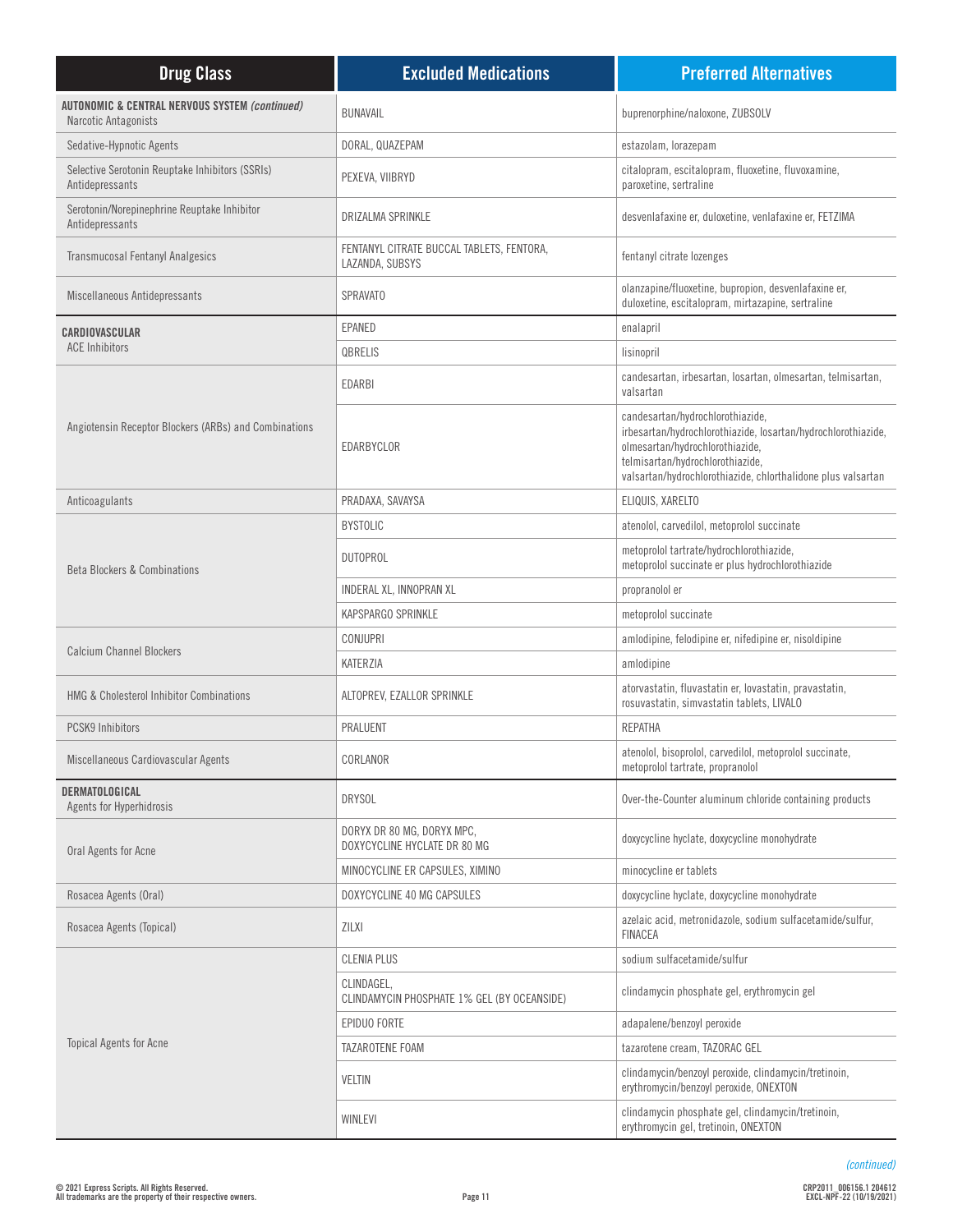| <b>Drug Class</b>                                                                                             | <b>Excluded Medications</b>                                                                                                                     | <b>Preferred Alternatives</b>                                                                                                                                                                                                                                                                                                                           |
|---------------------------------------------------------------------------------------------------------------|-------------------------------------------------------------------------------------------------------------------------------------------------|---------------------------------------------------------------------------------------------------------------------------------------------------------------------------------------------------------------------------------------------------------------------------------------------------------------------------------------------------------|
| DERMATOLOGICAL (continued)<br><b>Topical Agents for Actinic Keratosis</b>                                     | CARAC, FLUOROURACIL 0.5% CREAM,<br>IMIQUIMOD 3.75% CREAM PUMP, KLISYRI, ZYCLARA                                                                 | diclofenac 3% gel, fluorouracil 2% solution,<br>fluorouracil 5% cream, imiquimod 5% cream                                                                                                                                                                                                                                                               |
| <b>Topical Antifungals</b>                                                                                    | ECOZA, LULICONAZOLE, SULCONAZOLE, XOLEGEL                                                                                                       | ciclopirox, econazole, ketoconazole, naftifine, oxiconazole                                                                                                                                                                                                                                                                                             |
|                                                                                                               | CLOCORTOLONE                                                                                                                                    | betamethasone valerate, fluocinolone acetonide,<br>triamcinolone acetonide                                                                                                                                                                                                                                                                              |
| <b>Topical Corticosteroids</b>                                                                                | <b>IMPEKLO</b>                                                                                                                                  | betamethasone dipropionate, clobetasol, desonide,<br>desoximetasone, diflorasone, fluocinonide, halcinonide,<br>halobetasol, mometasone, triamcinolone                                                                                                                                                                                                  |
|                                                                                                               | <b>VERDESO FOAM</b>                                                                                                                             | desonide 0.05% cream/lotion/ointment,<br>desoximetasone 0.25% cream/ointment                                                                                                                                                                                                                                                                            |
| Vitamin D Analogs (Topical)                                                                                   | CALCIPOTRIENE FOAM, SORILUX                                                                                                                     | calcipotriene, calcitriol                                                                                                                                                                                                                                                                                                                               |
|                                                                                                               | ALCORTIN A                                                                                                                                      | hydrocortisone, mupirocin                                                                                                                                                                                                                                                                                                                               |
| Miscellaneous Topical Dermatological Agents                                                                   | LIDOCAINE/TETRACAINE, PLIAGLIS                                                                                                                  | lidocaine cream, lidocaine/prilocaine cream                                                                                                                                                                                                                                                                                                             |
|                                                                                                               | TRI-LUMA                                                                                                                                        | fluocinolone acetonide, hydroquinone, tretinoin                                                                                                                                                                                                                                                                                                         |
| <b>DIABETES</b><br>Blood Glucose Meters & Test Strips                                                         | ASCENSIA (CONTOUR)<br>ROCHE (ACCU-CHEK)<br>TRIVIDIA (TRUETEST, TRUETRACK)<br>ALL OTHER METERS & TEST STRIPS<br>THAT ARE NOT LISTED AS PREFERRED | FREESTYLE KITS/METERS: FREESTYLE FREEDOM, FREESTYLE<br>FREEDOM LITE, FREESTYLE INSULINX, FREESTYLE LITE<br>FREESTYLE TEST STRIPS: FREESTYLE, FREESTYLE INSULINX,<br><b>FREESTYLE LITE</b><br>ONETOUCH KITS/METERS: ULTRA2, ULTRAMINI, VERIO,<br>VERIO FLEX<br>ONETOUCH TEST STRIPS: ULTRA, VERIO<br>PRECISION XTRA METERS, TEST STRIPS, B-KETONE STRIPS |
|                                                                                                               | ALOGLIPTIN, NESINA, ONGLYZA, TRADJENTA                                                                                                          | <b>JANUVIA</b>                                                                                                                                                                                                                                                                                                                                          |
| Dipeptidyl Peptidase-4 (DPP-4) Inhibitors & Combinations                                                      | ALOGLIPTIN/METFORMIN, JENTADUETO, JENTADUETO XR,<br>KAZANO, KOMBIGLYZE XR                                                                       | JANUMET, JANUMET XR                                                                                                                                                                                                                                                                                                                                     |
|                                                                                                               | ALOGLIPTIN/PIOGLITAZONE                                                                                                                         | pioglitazone plus JANUVIA                                                                                                                                                                                                                                                                                                                               |
| Dipeptidyl Peptidase-4 (DPP-4) Inhibitors/Sodium Glucose<br>Co-Transporter-2 (SGLT-2) Inhibitors Combinations | QTERN                                                                                                                                           | GLYXAMBI, STEGLUJAN                                                                                                                                                                                                                                                                                                                                     |
| Glucagon-Like Peptide-1 Agonists                                                                              | ADLYXIN, VICTOZA                                                                                                                                | BYDUREON, BYETTA, OZEMPIC, TRULICITY                                                                                                                                                                                                                                                                                                                    |
| Insulins                                                                                                      | ADMELOG, AFREZZA, APIDRA, FIASP, INSULIN ASPART,<br>INSULIN ASPART PROTAMINE, INSULIN LISPRO, NOVOLOG,<br>RELION NOVOLOG                        | HUMALOG, LYUMJEV                                                                                                                                                                                                                                                                                                                                        |
|                                                                                                               | INSULIN GLARGINE-YFGN, LANTUS                                                                                                                   | LEVEMIR, SEMGLEE (YFGN), TOUJEO, TRESIBA                                                                                                                                                                                                                                                                                                                |
|                                                                                                               | NOVOLIN, RELION NOVOLIN                                                                                                                         | HUMULIN                                                                                                                                                                                                                                                                                                                                                 |
| Sodium Glucose Co-Transporter-2 (SGLT-2) Inhibitors &                                                         | INVOKAMET, INVOKAMET XR                                                                                                                         | SEGLUROMET, SYNJARDY, SYNJARDY XR, XIGDUO XR                                                                                                                                                                                                                                                                                                            |
| Combinations                                                                                                  | INVOKANA                                                                                                                                        | FARXIGA, JARDIANCE, STEGLATRO                                                                                                                                                                                                                                                                                                                           |
| <b>EAR/NOSE</b><br><b>Nasal Steroids</b>                                                                      | BECONASE AQ, OMNARIS, QNASL, ZETONNA                                                                                                            | flunisolide, fluticasone, mometasone                                                                                                                                                                                                                                                                                                                    |
| Otic Fluoroquinolone Antibiotics                                                                              | CIPRO HC, CIPROFLOXACIN/FLUOCINOLONE OTIC, OTOVEL                                                                                               | ciprofloxacin/dexamethasone otic                                                                                                                                                                                                                                                                                                                        |
| <b>ENDOCRINE</b><br><b>Cushing's Agents</b>                                                                   | <b>ISTURISA</b>                                                                                                                                 | SIGNIFOR                                                                                                                                                                                                                                                                                                                                                |
| Gonadotropin-Releasing Hormone (GnRH) Analogs<br>(for Central Precocious Puberty)                             | FENSOLVI                                                                                                                                        | LUPRON DEPOT-PED, TRIPTODUR                                                                                                                                                                                                                                                                                                                             |
| <b>Growth Hormones</b>                                                                                        | HUMATROPE, NUTROPIN AQ NUSPIN, OMNITROPE,<br>SAIZEN, SAIZENPREP, ZOMACTON                                                                       | GENOTROPIN, NORDITROPIN FLEXPRO                                                                                                                                                                                                                                                                                                                         |
|                                                                                                               | BYNFEZIA                                                                                                                                        | octreotide                                                                                                                                                                                                                                                                                                                                              |
| Somatostatin Analogs                                                                                          | MYCAPSSA, SANDOSTATIN LAR DEPOT                                                                                                                 | SOMATULINE DEPOT                                                                                                                                                                                                                                                                                                                                        |
|                                                                                                               | <b>SIGNIFOR LAR</b>                                                                                                                             | For Acromegaly: SOMATULINE DEPOT<br>For Cushing's Disease: SIGNIFOR                                                                                                                                                                                                                                                                                     |
| <b>Testosterone Products</b>                                                                                  | AVEED                                                                                                                                           | testosterone cypionate, testosterone enanthate                                                                                                                                                                                                                                                                                                          |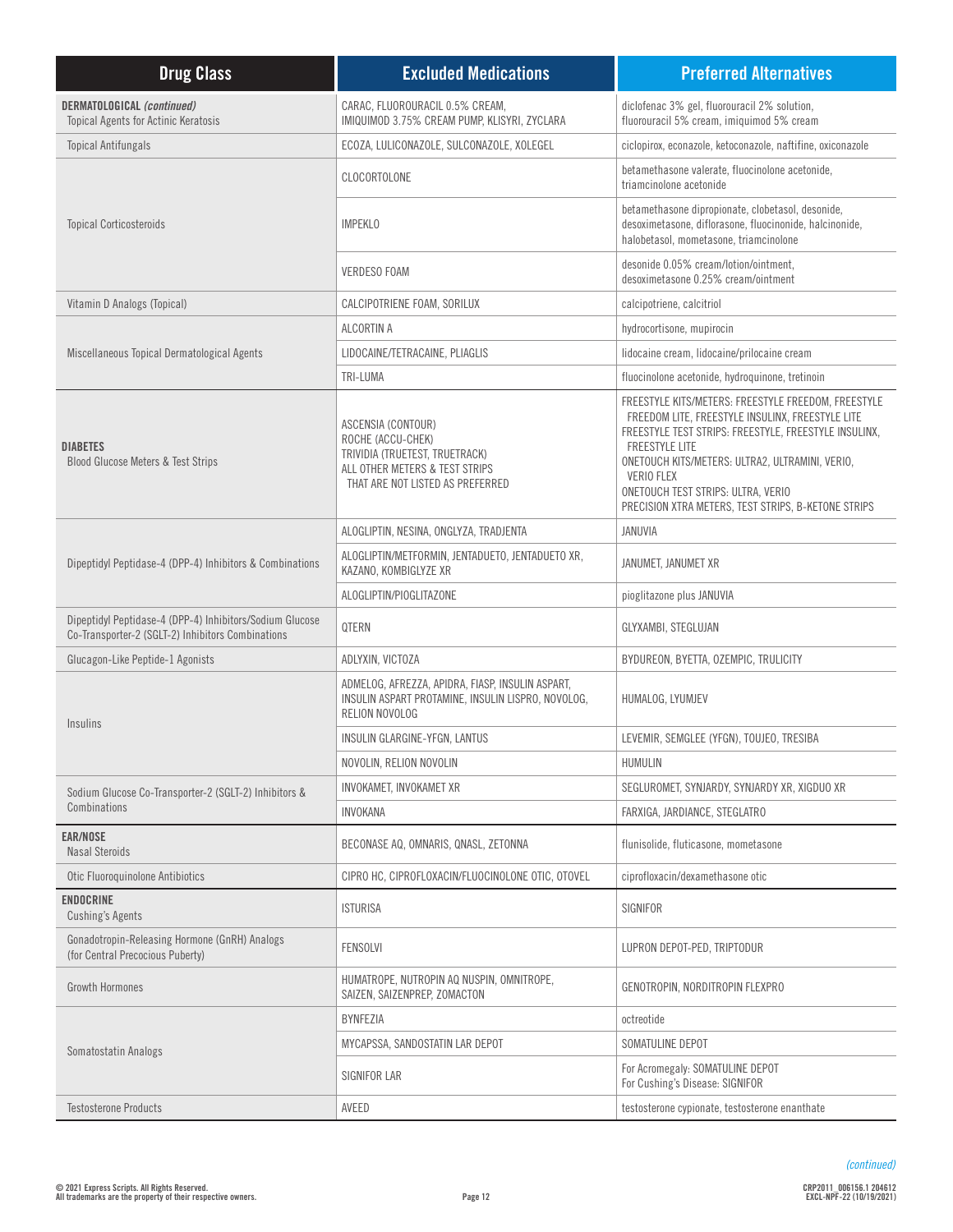| <b>Drug Class</b>                                                                                                  | <b>Excluded Medications</b>                                                                                                   | <b>Preferred Alternatives</b>                                                                                                                                                     |
|--------------------------------------------------------------------------------------------------------------------|-------------------------------------------------------------------------------------------------------------------------------|-----------------------------------------------------------------------------------------------------------------------------------------------------------------------------------|
| <b>ENDOCRINE</b> (continued)<br><b>Thyroid Replacement Therapy</b>                                                 | LEVOTHYROXINE CAPSULES, THYQUIDITY,<br>TIROSINT, TIROSINT-SOL                                                                 | levothyroxine tablets                                                                                                                                                             |
| Miscellaneous Endocrine Agents                                                                                     | KORLYM                                                                                                                        | ketoconazole, LYSODREN, SIGNIFOR                                                                                                                                                  |
| GASTROINTESTINAL<br>Antidiarrheal Agents                                                                           | <b>MYTESI</b>                                                                                                                 | diphenoxylate/atropine, loperamide                                                                                                                                                |
|                                                                                                                    | <b>AKYNZEO CAPSULES</b>                                                                                                       | granisetron, ondansetron, aprepitant, VARUBI TABLETS                                                                                                                              |
| Antiemetics (Oral)                                                                                                 | ANTIVERT                                                                                                                      | meclizine                                                                                                                                                                         |
|                                                                                                                    | <b>EMEND POWDER PACKETS</b>                                                                                                   | aprepitant, VARUBI TABLETS                                                                                                                                                        |
| <b>Bowel Evacuants</b>                                                                                             | CLENPIQ, GOLYTELY PACKETS, OSMOPREP, PLENVU,<br>SUPREP, SUTAB                                                                 | peg-electrolyte solution (high and low volume generics)                                                                                                                           |
| Corticosteroids (Rectal Formulations)                                                                              | CORTIFOAM                                                                                                                     | hydrocortisone enema, UCERIS FOAM                                                                                                                                                 |
| <b>Gallstone Dissolution Agents</b>                                                                                | RELTONE                                                                                                                       | ursodiol                                                                                                                                                                          |
| Gastroparesis Agents                                                                                               | GIMOTI                                                                                                                        | No alternatives recommended                                                                                                                                                       |
| Helicobacter Pylori Agents                                                                                         | HELIDAC, PYLERA                                                                                                               | lansoprazole/amoxicillin/clarithromycin, TALICIA                                                                                                                                  |
| <b>Hemorrhoidal Preparations</b>                                                                                   | PROCTOFOAM-HC                                                                                                                 | pramoxine/hydrocortisone                                                                                                                                                          |
| <b>Inflammatory Bowel Agents</b>                                                                                   | <b>DIPENTUM</b>                                                                                                               | balsalazide disodium, mesalamine dr, mesalamine er,<br>sulfasalazine, PENTASA                                                                                                     |
| Irritable Bowel Syndrome & Chronic Constipation Agents                                                             | AMITIZA, LUBIPROSTONE                                                                                                         | LINZESS, TRULANCE                                                                                                                                                                 |
| Pancreatic Enzymes                                                                                                 | PERTZYE                                                                                                                       | CREON, PANCREAZE, ZENPEP                                                                                                                                                          |
| Proton Pump Inhibitors                                                                                             | ACIPHEX SPRINKLE, DEXILANT, ESOMEPRAZOLE STRONTIUM,<br><b>NEXIUM PACKETS, PRILOSEC SUSPENSION,</b><br>RABEPRAZOLE DR SPRINKLE | esomeprazole magnesium, lansoprazole, omeprazole,<br>pantoprazole, rabeprazole                                                                                                    |
| HEMATOLOGICAL<br><b>Antiplatelet Agents</b>                                                                        | ASPIRIN/OMEPRAZOLE DR, YOSPRALA DR                                                                                            | aspirin plus omeprazole, esomeprazole, lansoprazole,<br>pantoprazole or rabeprazole                                                                                               |
| <b>Erythropoiesis-Stimulating Agents</b>                                                                           | ARANESP, EPOGEN, MIRCERA                                                                                                      | PROCRIT, RETACRIT                                                                                                                                                                 |
|                                                                                                                    | NOVOSEVEN RT                                                                                                                  | <b>SEVENFACT</b>                                                                                                                                                                  |
| <b>Factor Deficiency Agents &amp; Related Products</b>                                                             | NUWIQ, RECOMBINATE, XYNTHA, XYNTHA SOLOFUSE                                                                                   | ADVATE, ADYNOVATE, AFSTYLA, ELOCTATE, ESPEROCT, JIVI,<br>KOGENATE FS, KOVALTRY, NOVOEIGHT                                                                                         |
|                                                                                                                    | GRANIX, NEUPOGEN                                                                                                              | NIVESTYM, ZARXIO                                                                                                                                                                  |
| <b>Granulocyte Colony Stimulating Factors</b>                                                                      | NEULASTA, NYVEPRIA, UDENYCA                                                                                                   | FULPHILA, ZIEXTENZO                                                                                                                                                               |
| Iron Replacement Agents                                                                                            | MONOFERRIC                                                                                                                    | sodium ferric gluconate complex, VENOFER                                                                                                                                          |
|                                                                                                                    | <b>OXBRYTA</b>                                                                                                                | hydroxyurea, ADAKVEO, DROXIA                                                                                                                                                      |
| Sickle Cell Disease Agents                                                                                         | SIKLOS                                                                                                                        | <b>DROXIA</b>                                                                                                                                                                     |
| Thrombocytopenia Agents                                                                                            | MULPLETA                                                                                                                      | <b>DOPTELET</b>                                                                                                                                                                   |
| <b>HEPATITIS</b><br>Hepatitis C                                                                                    | LEDIPASVIR/SOFOSBUVIR, MAVYRET,<br>SOFOSBUVIR/VELPATASVIR, SOVALDI                                                            | EPCLUSA, HARVONI, VOSEVI, ZEPATIER                                                                                                                                                |
| <b>HIV</b><br>Antiretrovirals<br>Note: Current patients established on therapy<br>are allowed to continue therapy. | CABENUVA                                                                                                                      | atazanavir plus lamivudine, darunavir plus lamivudine,<br>lopinavir/ritonavir plus lamivudine, DOVATO, JULUCA,<br><b>TIVICAY plus lamivudine. TIVICAY plus EDURANT</b>            |
|                                                                                                                    | COMPLERA                                                                                                                      | <b>ODEFSEY</b>                                                                                                                                                                    |
|                                                                                                                    | <b>DELSTRIGO</b>                                                                                                              | efavirenz/emtricitabine/tenofovir disoproxil fumarate,<br>efavirenz/lamivudine/tenofovir disoproxil fumarate,<br>BIKTARVY, GENVOYA, ODEFSEY, SYMFI, SYMFI LO,<br>SYMTUZA, TRIUMEQ |
|                                                                                                                    | PIFELTRO                                                                                                                      | efavirenz, EDURANT                                                                                                                                                                |
|                                                                                                                    | PREZCOBIX                                                                                                                     | atazanavir, lopinavir/ritonavir, ritonavir, PREZISTA                                                                                                                              |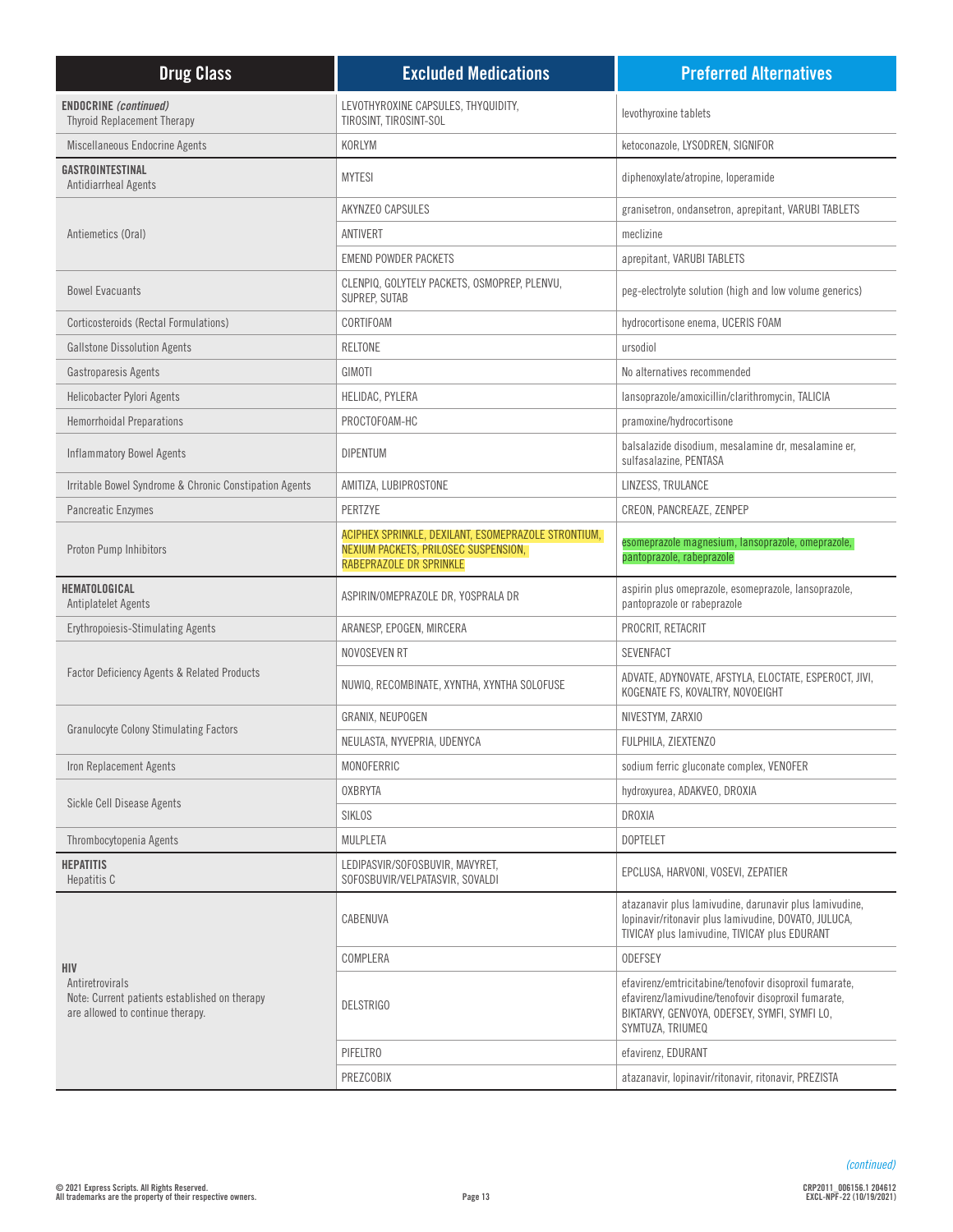| <b>Drug Class</b>                                                                   | <b>Excluded Medications</b>                                                      | <b>Preferred Alternatives</b>                                                                                                                                               |
|-------------------------------------------------------------------------------------|----------------------------------------------------------------------------------|-----------------------------------------------------------------------------------------------------------------------------------------------------------------------------|
| HIV<br>Antiretrovirals (continued)<br>Note: Current patients established on therapy | RUKOBIA ER                                                                       | Coverage may be approved for the treatment of human<br>immunodeficiency virus-1 infection in heavily treatment-<br>experienced patients with multidrug-resistant infection. |
| are allowed to continue therapy.                                                    | <b>STRIBILD</b>                                                                  | BIKTARVY, GENVOYA                                                                                                                                                           |
| MUSCULOSKELETAL & RHEUMATOLOGY<br><b>Gout Therapy</b>                               | <b>COLCHICINE CAPSULES</b>                                                       | colchicine tablets, MITIGARE                                                                                                                                                |
|                                                                                     | DICLOFENAC 35 MG CAPSULES,<br>INDOMETHACIN 20 MG CAPSULES, KETOROLAC NASAL SPRAY | diclofenac, etodolac, ibuprofen, indomethacin,<br>meloxicam, nabumetone, naproxen, piroxicam                                                                                |
| Nonsteroidal Anti-Inflammatory Drugs (NSAIDs)                                       | FENOPROFEN CAPSULES, FENORTHO, NALFON CAPSULES                                   | fenoprofen calcium tablets, etodolac, flurbiprofen, ibuprofen,<br>ketoprofen, meloxicam, nabumetone                                                                         |
|                                                                                     | <b>RELAFENDS</b>                                                                 | nabumetone, etodolac, flurbiprofen, ibuprofen, ketoprofen,<br>meloxicam, oxaprozin                                                                                          |
|                                                                                     | <b>TIVORBEX</b>                                                                  | etodolac, flurbiprofen, ibuprofen, indomethacin, ketoprofen,<br>meloxicam, nabumetone                                                                                       |
|                                                                                     | ZIPSOR, ZORVOLEX                                                                 | diclofenac potassium, etodolac, flurbiprofen, ibuprofen,<br>ketoprofen, meloxicam, nabumetone                                                                               |
| Topical Nonsteroidal Anti-Inflammatory Drugs (NSAIDs)                               | DICLOFENAC EPOLAMINE PATCHES, PENNSAID                                           | diclofenac sodium topical,<br>FLECTOR PATCHES, LICART PATCHES                                                                                                               |
| <b>OBSTETRICAL &amp; GYNECOLOGICAL</b><br><b>Combination Patches</b>                | <b>CLIMARA PRO</b>                                                               | COMBIPATCH                                                                                                                                                                  |
|                                                                                     | ANNOVERA, BALCOLTRA, LO LOESTRIN FE, NATAZIA,<br>NEXTSTELLIS, TWIRLA, TYBLUME    | generic oral, patch and ring contraceptives                                                                                                                                 |
| Contraceptives                                                                      | PHEXXI                                                                           | Barrier methods of contraception, such as condoms,<br>diaphragms, spermicides or sponges.                                                                                   |
|                                                                                     | SLYND                                                                            | generic progestin-only oral contraceptives                                                                                                                                  |
|                                                                                     | ESTRING, IMVEXXY, INTRAROSA, OSPHENA                                             | estradiol cream, estradiol vaginal inserts, PREMARIN CREAM                                                                                                                  |
| Estrogen & Estrogen Modifiers for Vaginal Symptoms                                  | FEMRING                                                                          | estradiol cream, estradiol patches, estradiol tablets,<br>estradiol vaginal inserts, PREMARIN CREAM                                                                         |
| Estrogen/Progestin Combinations (Oral)                                              | BIJUVA, PREMPHASE, PREMPRO                                                       | estradiol/norethindrone acetate.<br>ethinyl estradiol/norethindrone acetate                                                                                                 |
| Estrogens (Oral)                                                                    | MENEST, PREMARIN TABLETS                                                         | estradiol tablets                                                                                                                                                           |
| Human Chorionic Gonadotropin‡                                                       | PREGNYL                                                                          | NOVAREL, OVIDREL                                                                                                                                                            |
| <b>Ovulatory Stimulants (Follitropins)</b>                                          | FOLLISTIM AQ                                                                     | GONAL-F, GONAL-F RFF, GONAL-F RFF REDI-JECT                                                                                                                                 |
| <b>Prenatal Vitamins</b>                                                            | PREGENNA, TRINAZ                                                                 | generic prenatal vitamins                                                                                                                                                   |
| <b>Topical Estrogen Agents</b>                                                      | DIVIGEL, ELESTRIN, ESTROGEL, EVAMIST                                             | estradiol patches                                                                                                                                                           |
| Vaginal Progesterones                                                               | CRINONE 4%                                                                       | medroxyprogesterone, megestrol, norethindrone, progesterone                                                                                                                 |
|                                                                                     | CRINONE 8%                                                                       | <b>ENDOMETRIN</b>                                                                                                                                                           |
| ONCOLOGY<br>Acute Myeloid Leukemia (AML) Agents                                     | ONUREG                                                                           | azacitidine, decitabine                                                                                                                                                     |
| Bevacizumab-Containing Agents                                                       | AVASTIN                                                                          | MVASI, ZIRABEV                                                                                                                                                              |
| <b>Breast Cancer Agents</b>                                                         | KISQALI, KISQALI FEMARA CO-PACK, PIQRAY                                          | IBRANCE, VERZENIO                                                                                                                                                           |
| Multiple Myeloma Agents                                                             | BLENREP, XPOVIO                                                                  | DARZALEX, KYPROLIS, NINLARO, POMALYST, REVLIMID,<br>THALOMID, VELCADE                                                                                                       |
| Myelodysplastic Syndrome Agents                                                     | <b>INQOVI</b>                                                                    | decitabine                                                                                                                                                                  |
| Myelofibrosis Agents                                                                | <b>INREBIC</b>                                                                   | <b>JAKAFI</b>                                                                                                                                                               |
| Non-Small Cell Lung Cancer Agents                                                   | <b>TEPMETKO</b>                                                                  | <b>TABRECTA</b>                                                                                                                                                             |
| <b>Prostate Cancer Agents</b>                                                       | TRELSTAR                                                                         | ELIGARD, FIRMAGON                                                                                                                                                           |
| Renal Cell Cancer Agents                                                            | FOTIVDA                                                                          | everolimus, sunitinib malate, CABOMETYX, INLYTA, LENVIMA,<br>NEXAVAR, VOTRIENT                                                                                              |

*‡ Please note that product placement is subject to change throughout the year based upon changes in market dynamics.*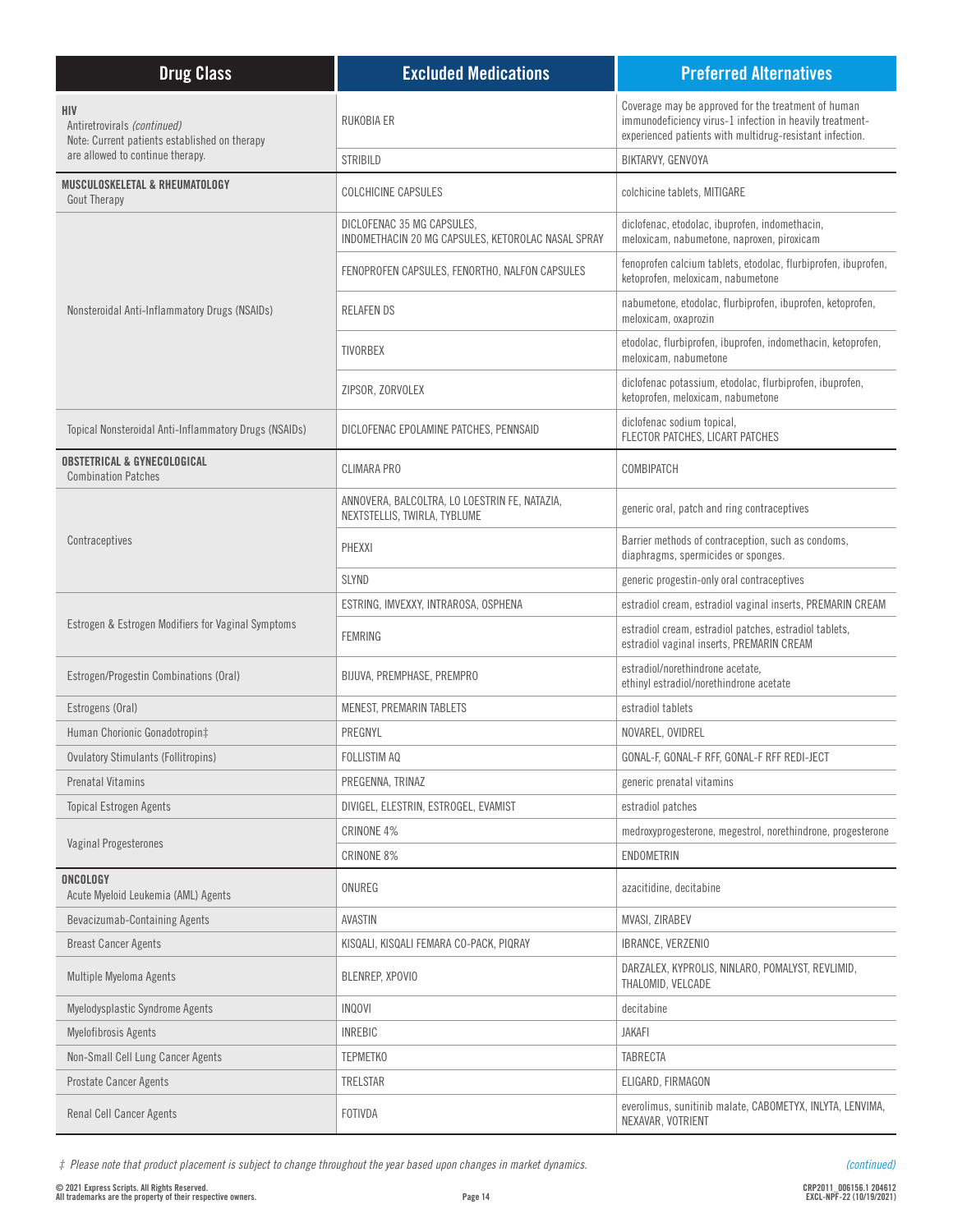| <b>Drug Class</b>                                                                   | <b>Excluded Medications</b>                                                                                                    | <b>Preferred Alternatives</b>                                                                                                              |
|-------------------------------------------------------------------------------------|--------------------------------------------------------------------------------------------------------------------------------|--------------------------------------------------------------------------------------------------------------------------------------------|
| <b>ONCOLOGY</b> (continued)<br><b>Rituximab-Containing Agents</b>                   | RIABNI, RITUXAN, RITUXAN HYCELA, TRUXIMA                                                                                       | <b>RUXIENCE</b>                                                                                                                            |
| Trastuzumab-Containing Agents                                                       | HERCEPTIN, HERCEPTIN HYLECTA, HERZUMA, OGIVRI,<br>ONTRUZANT                                                                    | KANJINTI, TRAZIMERA                                                                                                                        |
|                                                                                     | PHESGO                                                                                                                         | PERJETA plus KANJINTI or TRAZIMERA                                                                                                         |
| <b>Tyrosine Kinase Inhibitors</b>                                                   | QINLOCK                                                                                                                        | imatinib, sunitinib malate, NEXAVAR, SPRYCEL, STIVARGA,<br>TASIGNA, VOTRIENT                                                               |
|                                                                                     | <b>TRUSELTIQ</b>                                                                                                               | PEMAZYRE                                                                                                                                   |
| <b>OPHTHALMIC</b><br>Antiglaucoma Agents (Beta-Adrenergic Blockers)                 | <b>BETIMOL</b>                                                                                                                 | timolol drops, betaxolol drops, levobunolol drops                                                                                          |
| Antiglaucoma Agents (Other)                                                         | RHOPRESSA, ROCKLATAN                                                                                                           | betaxolol drops, bimatoprost drops,<br>dorzolamide/timolol drops, latanoprost drops,<br>levobunolol drops, timolol drops, travoprost drops |
| Antiglaucoma Agents (Ophthalmic Prostaglandins)                                     | DURYSTA, XELPROS, ZIOPTAN                                                                                                      | bimatoprost drops, latanoprost drops, travoprost drops                                                                                     |
| <b>Blepharoptosis Agents</b>                                                        | <b>UPNEEQ</b>                                                                                                                  | No alternatives recommended                                                                                                                |
| Ophthalmic Agents - Other                                                           | <b>CYSTADROPS</b>                                                                                                              | CYSTARAN                                                                                                                                   |
| Ophthalmic Anti-Allergic                                                            | ALOCRIL, ALOMIDE, ALREX, LASTACAFT, PAZEO, ZERVIATE                                                                            | azelastine drops, bepotastine drops, cromolyn drops,<br>epinastine drops, olopatadine drops                                                |
| Ophthalmic Anti-Inflammatory                                                        | FLAREX, FML FORTE, FML S.O.P., MAXIDEX, PRED MILD                                                                              | dexamethasone drops, fluorometholone drops,<br>loteprednol drops, prednisolone drops                                                       |
| <b>Ophthalmic Combinations</b>                                                      | TOBRADEX ST, ZYLET                                                                                                             | tobramycin/dexamethasone drops                                                                                                             |
| Ophthalmic Non-Steroidal Anti-Inflammatory Drugs<br>(NSAID <sub>s</sub> )           | ACUVAIL, BROMSITE, NEVANAC                                                                                                     | bromfenac drops, diclofenac drops, ketorolac drops                                                                                         |
| <b>Ophthalmic Quinolone Antibiotics</b>                                             | BESIVANCE, CILOXAN OINTMENT                                                                                                    | ciprofloxacin drops, gatifloxacin drops, levofloxacin drops,<br>moxifloxacin drops, ofloxacin drops                                        |
| <b>OSTEOARTHRITIS</b><br><b>Hyaluronic Acid Derivatives</b>                         | DUROLANE, GEL-ONE, GELSYN-3, GENVISC 850, HYALGAN,<br>HYMOVIS, SUPARTZ FX, SYNVISC, SYNVISC-ONE, TRILURON,<br>TRIVISC, VISCO-3 | EUFLEXXA, MONOVISC, ORTHOVISC                                                                                                              |
| <b>RENAL</b><br>Nephropathic Cystinosis Agents                                      | PROCYSBI                                                                                                                       | CYSTAGON                                                                                                                                   |
| Nocturnal Polyuria Agents                                                           | <b>NOCTIVA</b>                                                                                                                 | desmopressin tablets                                                                                                                       |
| Overactive Bladder Agents                                                           | <b>VESICARE LS</b>                                                                                                             | oxybutynin, oxybutynin er                                                                                                                  |
| <b>Phosphate Binders</b>                                                            | <b>FOSRENOL POWDER PACKETS</b>                                                                                                 | lanthanum, sevelamer carbonate, sevelamer hcl,<br>PHOSLYRA, VELPHORO                                                                       |
| <b>RESPIRATORY</b><br>Epinephrine Auto-Injector Systems                             | AUVI-Q, EPINEPHRINE AUTO-INJECTOR (BY A-S MEDICATION,<br>AMNEAL PHARMA, AVKARE)                                                | epinephrine auto-injector (by Mylan, Teva),<br>EPIPEN, EPIPEN JR                                                                           |
| Immunological Agents for Asthma                                                     | CINQAIR                                                                                                                        | DUPIXENT, FASENRA, NUCALA                                                                                                                  |
| Long-Acting Beta Agonist Inhalers                                                   | STRIVERDI RESPIMAT                                                                                                             | <b>SEREVENT DISKUS</b>                                                                                                                     |
| Long-Acting Muscarinic Antagonist Inhalers                                          | TUDORZA PRESSAIR                                                                                                               | INCRUSE ELLIPTA, SPIRIVA HANDIHALER, SPIRIVA RESPIMAT                                                                                      |
| Long-Acting Muscarinic Antagonist/<br>Long-Acting Beta-Agonist Combination Inhalers | <b>DUAKLIR PRESSAIR</b>                                                                                                        | ANORO ELLIPTA, BEVESPI AEROSPHERE, STIOLTO RESPIMAT                                                                                        |
| <b>Pulmonary Anti-Inflammatory Inhalers</b>                                         | ARMONAIR DIGIHALER, PULMICORT FLEXHALER                                                                                        | ARNUITY ELLIPTA, ASMANEX HFA, ASMANEX TWISTHALER,<br>FLOVENT DISKUS, FLOVENT HFA, QVAR REDIHALER                                           |
| Pulmonary Anti-Inflammatory/<br><b>Beta-Agonist Combination Inhalers</b>            | AIRDUO DIGIHALER, AIRDUO RESPICLICK,<br>BUDESONIDE/FORMOTEROL,<br>FLUTICASONE/SALMETEROL (BY A-S MEDICATION, TEVA)             | fluticasone/salmeterol (by Hikma, Prasco, Proficient Rx),<br>ADVAIR HFA, BREO ELLIPTA, DULERA, SYMBICORT                                   |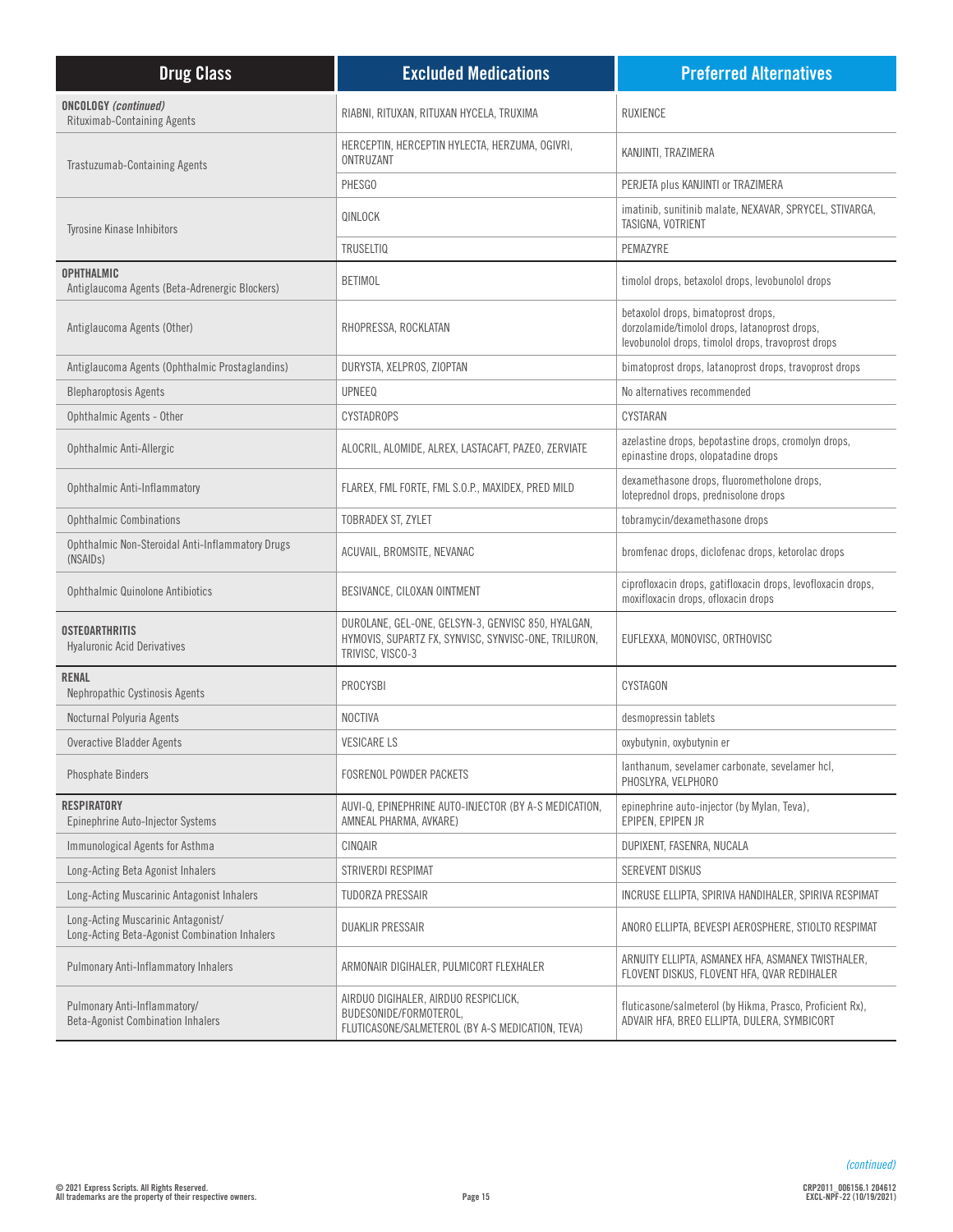| <b>Drug Class</b>                                                   | <b>Excluded Medications</b>                                                                                                               | <b>Preferred Alternatives</b>                                                                                                                                                                                                                                                                                                                                    |
|---------------------------------------------------------------------|-------------------------------------------------------------------------------------------------------------------------------------------|------------------------------------------------------------------------------------------------------------------------------------------------------------------------------------------------------------------------------------------------------------------------------------------------------------------------------------------------------------------|
| <b>RESPIRATORY (continued)</b><br><b>Respiratory Agents - Other</b> | <b>DALIRESP</b>                                                                                                                           | fluticasone/salmeterol (by Hikma, Prasco, Proficient Rx),<br>ADVAIR HFA, ANORO ELLIPTA, ARNUITY ELLIPTA,<br>ASMANEX HFA, ASMANEX TWISTHALER, BEVESPI AEROSPHERE,<br>BREO ELLIPTA, DULERA, FLOVENT DISKUS, FLOVENT HFA,<br>INCRUSE ELLIPTA, PERFOROMIST, QVAR REDIHALER,<br>SEREVENT DISKUS, SPIRIVA HANDIHALER, SPIRIVA RESPIMAT,<br>STIOLTO RESPIMAT, SYMBICORT |
| Short-Acting Beta <sub>2</sub> -Agonist Inhalers                    | ALBUTEROL SULFATE HFA (BY A-S MEDICATION, PRASCO),<br>LEVALBUTEROL HFA, PROAIR DIGIHALER, PROAIR RESPICLICK,<br>VENTOLIN HFA, XOPENEX HFA | albuterol sulfate hfa (by Bryant Ranch, Cipla, Civica, Lupin,<br>Par, Perrigo, Proficient Rx, Sandoz & Teva)                                                                                                                                                                                                                                                     |
| <b>MISCELLANEOUS AGENTS</b><br>Allergen Immunotherapy               | PALFORZIA                                                                                                                                 | No alternatives recommended                                                                                                                                                                                                                                                                                                                                      |
| <b>Gaucher Disease Agents</b>                                       | ELELYSO, VPRIV                                                                                                                            | CEREZYME                                                                                                                                                                                                                                                                                                                                                         |
| Glucocorticoids                                                     | ALKINDI SPRINKLE                                                                                                                          | hydrocortisone tablets                                                                                                                                                                                                                                                                                                                                           |
|                                                                     | <b>HEMADY</b>                                                                                                                             | dexamethasone tablets                                                                                                                                                                                                                                                                                                                                            |
| Hereditary Angioedema                                               | <b>BERINERT</b>                                                                                                                           | CINRYZE, RUCONEST                                                                                                                                                                                                                                                                                                                                                |
|                                                                     | CUTAQUIG                                                                                                                                  | SC: GAMMAGARD LIQUID, GAMUNEX-C, XEMBIFY                                                                                                                                                                                                                                                                                                                         |
| Immune Globulins                                                    | GAMMAKED                                                                                                                                  | IV: GAMMAGARD LIQUID, GAMMAGARD S-D, GAMUNEX-C<br>SC: GAMMAGARD LIQUID, GAMUNEX-C, XEMBIFY                                                                                                                                                                                                                                                                       |
|                                                                     | <b>HIZENTRA</b>                                                                                                                           | <b>SC: XEMBIFY</b>                                                                                                                                                                                                                                                                                                                                               |
|                                                                     | <b>ENVARSUS XR</b>                                                                                                                        | tacrolimus                                                                                                                                                                                                                                                                                                                                                       |
|                                                                     | <b>LUPKYNIS</b>                                                                                                                           | mycophenolate mofetil plus systemic corticosteroid                                                                                                                                                                                                                                                                                                               |
| Immunosuppressant Agents                                            | OTREXUP, REDITREX                                                                                                                         | methotrexate injection, RASUVO                                                                                                                                                                                                                                                                                                                                   |
|                                                                     | <b>XATMEP</b>                                                                                                                             | methotrexate                                                                                                                                                                                                                                                                                                                                                     |
| <b>Infused TNF Antagonists</b>                                      | AVSOLA, REMICADE, RENFLEXIS                                                                                                               | <b>INFLECTRA</b>                                                                                                                                                                                                                                                                                                                                                 |
| Neuromyelitis Optica Spectrum Disorder Agents                       | UPLIZNA                                                                                                                                   | <b>ENSPRYNG</b>                                                                                                                                                                                                                                                                                                                                                  |
| Osteoporosis - Bone Modifiers                                       | EVENITY, PROLIA                                                                                                                           | alendronate, ibandronate, risedronate, zoledronic acid,<br>FORTEO, TYMLOS                                                                                                                                                                                                                                                                                        |
| Polyneuropathy of Hereditary<br>Transthyretin-Mediated Amyloidosis  | <b>ONPATTRO</b>                                                                                                                           | <b>TEGSEDI</b>                                                                                                                                                                                                                                                                                                                                                   |
| Potassium Binders                                                   | <b>VELTASSA</b>                                                                                                                           | LOKELMA                                                                                                                                                                                                                                                                                                                                                          |

# **Indication Based Management**

| <b>Drug Class</b>                                    | <b>Excluded Medications</b>                                                                                                                                                                                                                                                                                                                                                                  | <b>Preferred Alternatives</b>                                                                                                                                                                                                                                                                                                           |
|------------------------------------------------------|----------------------------------------------------------------------------------------------------------------------------------------------------------------------------------------------------------------------------------------------------------------------------------------------------------------------------------------------------------------------------------------------|-----------------------------------------------------------------------------------------------------------------------------------------------------------------------------------------------------------------------------------------------------------------------------------------------------------------------------------------|
| Spinal Conditions (nr-axSpA)                         | <b>COSENTYX</b>                                                                                                                                                                                                                                                                                                                                                                              | TALTZ, CIMZIA                                                                                                                                                                                                                                                                                                                           |
| Inflammatory Conditions‡ where COSENTYX is indicated | COSENTYX                                                                                                                                                                                                                                                                                                                                                                                     | TALTZ, ENBREL, HUMIRA, OTEZLA, SKYRIZI, STELARA SC,<br>TREMFYA, XELJANZ, XELJANZ XR                                                                                                                                                                                                                                                     |
| <b>Drug Class</b>                                    | <b>Nonpreferred Medications</b>                                                                                                                                                                                                                                                                                                                                                              | <b>Preferred Alternatives</b>                                                                                                                                                                                                                                                                                                           |
| Inflammatory Conditions‡                             | All other Brand Name medications for Inflammatory<br>Conditions are Nonpreferred. Approval may be granted<br>following a coverage review. A trial of one or more Preferred<br>medications is required prior to initiating therapy with a<br>Nonpreferred medication. A formulary exception may be<br>granted for a patient already established on therapy with a<br>Nonpreferred medication. | Preferred: ENBREL, HUMIRA, OTEZLA, RINVOQ ER, SKYRIZI,<br>STELARA SC, TALTZ, TREMFYA, XELJANZ, XELJANZ XR<br>Preferred after Step through HUMIRA: ACTEMRA<br>ULCERATIVE COLITIS ONLY Preferred after Step through<br>HUMIRA: SIMPONI 100 MG, XELJANZ, XELJANZ XR<br>ULCERATIVE COLITIS ONLY Step through HUMIRA and<br>STELARA: ZEPOSIA |

*‡ Please note that product placement for treatment of Inflammatory Conditions in the Inflammatory Conditions Care Value (ICCV) Program are subject to change throughout the year based upon changes in market dynamics, new indications for existing products, biosimilar and new product launches.*